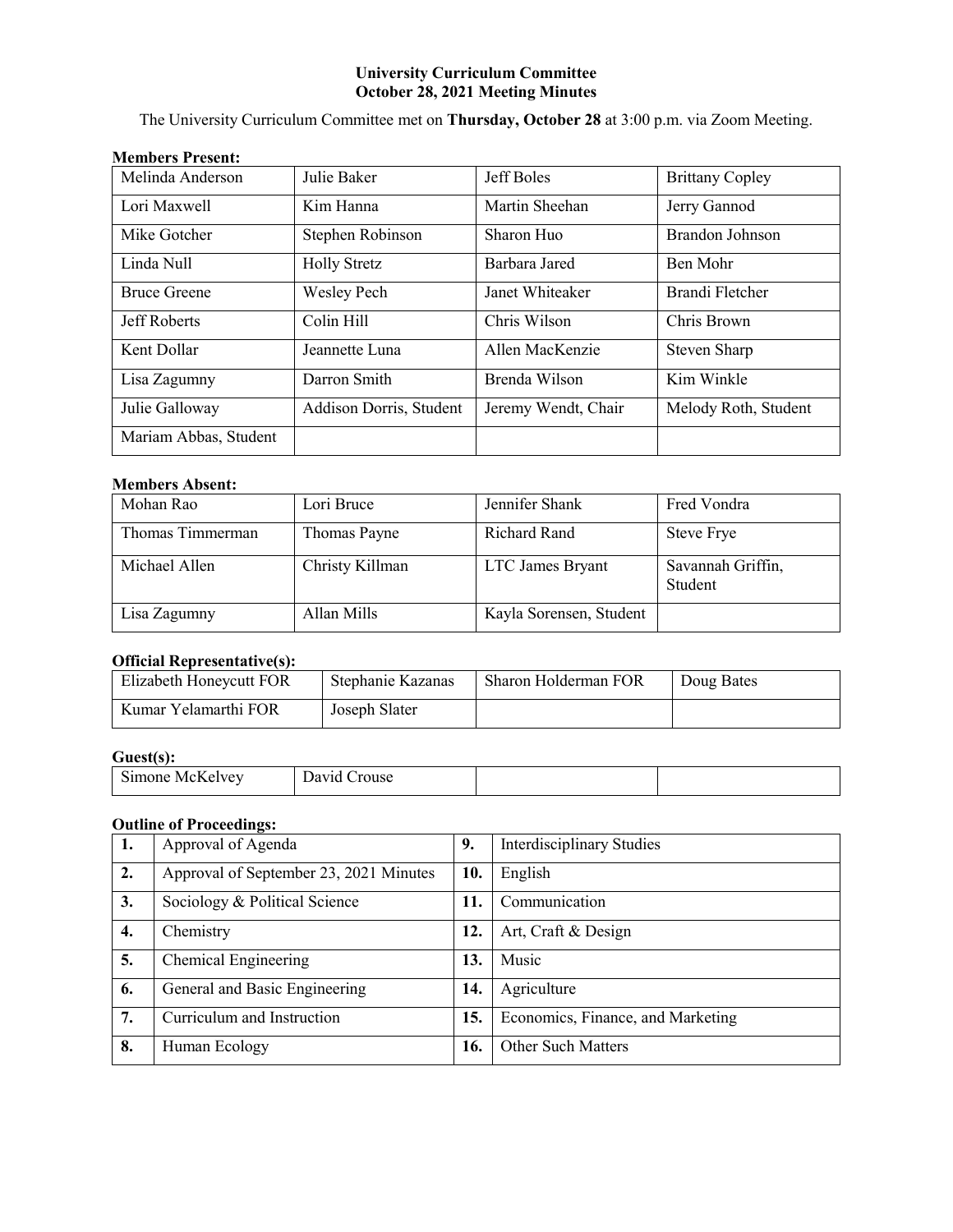### Proceedings:

Perceiving a quorum, Dr. Jeremy Wendt, Chair of Committee, called the meeting to order at 3:01pm via Zoom.

# **1. Approval of agenda**

**Motion to approve**. Mike Gotcher **Second**. Jeff Boles **Vote.** Motion carried.

# **2. Approval of minutes, September 23, 2021**

**Motion to approve**. Darron Smith **Second**. Julie Baker **Vote.** Motion carried.

# **3. Sociology & Political Science**

# **A. Curriculum Changes.**

# **1) Sociology General Track Curricular Revisions**

# **A. Freshman Year**

From: UNIV 1020 First Year Connections or General Elective (1) credit hour

To: General Electives (1) credit hour.

# **B. Sophomore Year**

From: Sophomore year SOC 3100: Sociological Theory (3) credit hours

To:

Junior year: SOC 3100: Sociological Theory (3) credit hours.

# **C. Junior Year**

From: Junior year- General Electives (3) credit hours

To:

Sophomore year- General Electives (3) credit hours.

# **2) Sociology-Social Work (SOC-SW) Concentration Curricular Revisions**

# **A. Freshman Year- First Semester**

# From:

UNIV 1020 First Year Connections or General Elective (1) credit hour

To: General Electives (1) credit hour, first semester.

# **B. Freshman Year-Second Semester**

From:

SW 1800: Intro to Social Work (3) credit hours, first semester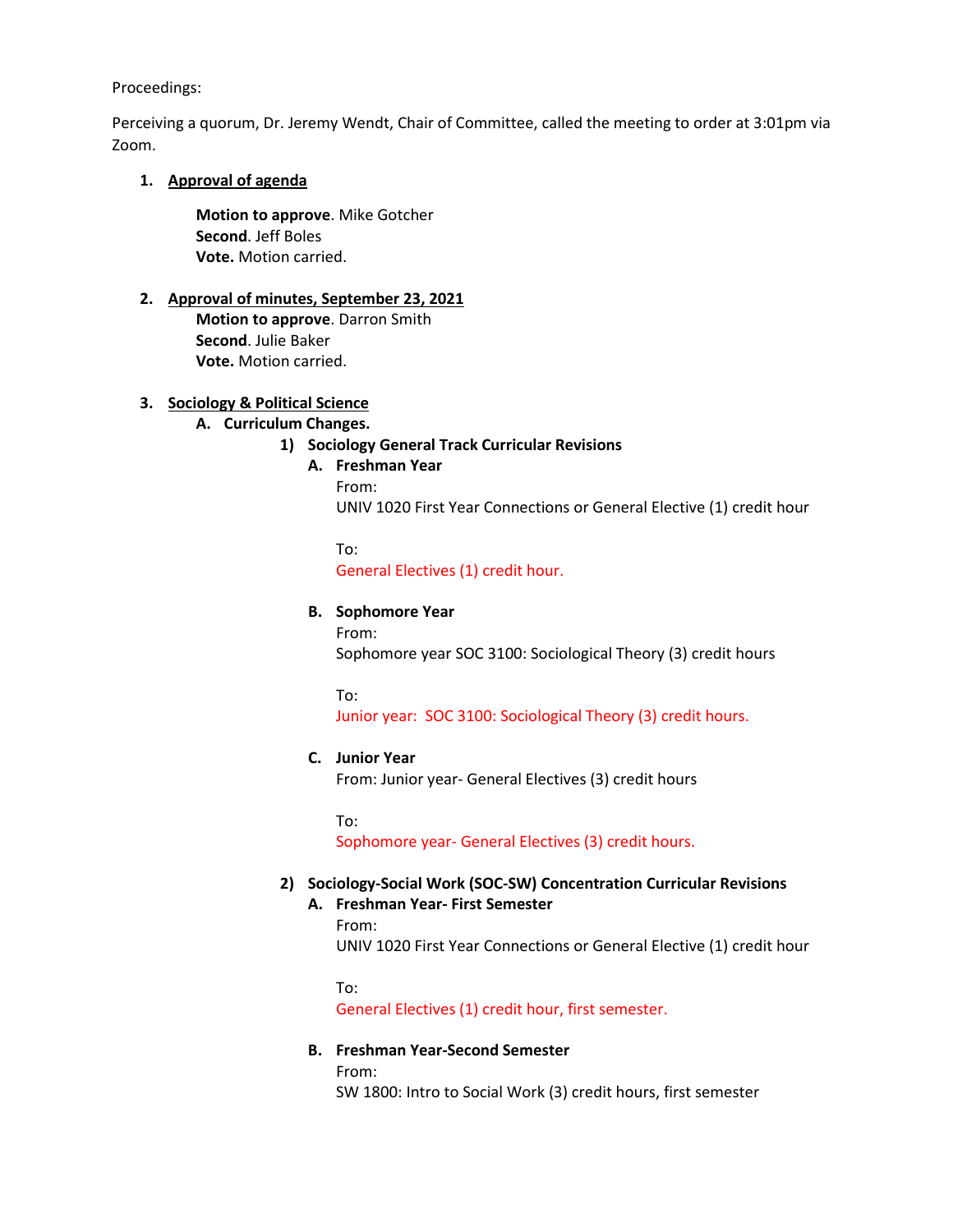**To:**

Second semester of freshman year.

# **C. Sophomore Year: First Semester**

**1) From**:

Sophomore year SOC 3100: Sociological Theory (3) credit hours

#### **To**:

Junior year, second semester: SOC 3100: Sociological Theory (3) credit hours.

#### **2)From**:

Junior year POLS 1030: American Government (3) credit hours

#### **To**:

Sophomore year, first semester, POLS 1030 American Government (3) credit hours.

- **3) Sociology/Criminology-Criminal Justice (SOC-CRCJ) Concentration Curricular Revisions**
	- **A. Freshman Year-First Semester**
		- **1) From**:

Freshman year UNIV 1020 First Year Connections or General Elective (1) credit hour

#### **To**:

General Electives (1) credit hour

#### **2) From**:

Freshman year first semester

#### **To**:

Freshman Year, second semester: CJ 2850 Criminal Law and Procedure (3) credit hours.

# **B. Freshman Year: Second Semester**

# **1. From**:

Freshman year second semester: POLS 1030: American Government (3) credit hours

#### **To**:

Sophomore year, first semester: POLS 1030: American Government (3) credit hours

### **2. From**:

Freshman year, second semester, Humanities/Fine Arts Electives (3) credit hours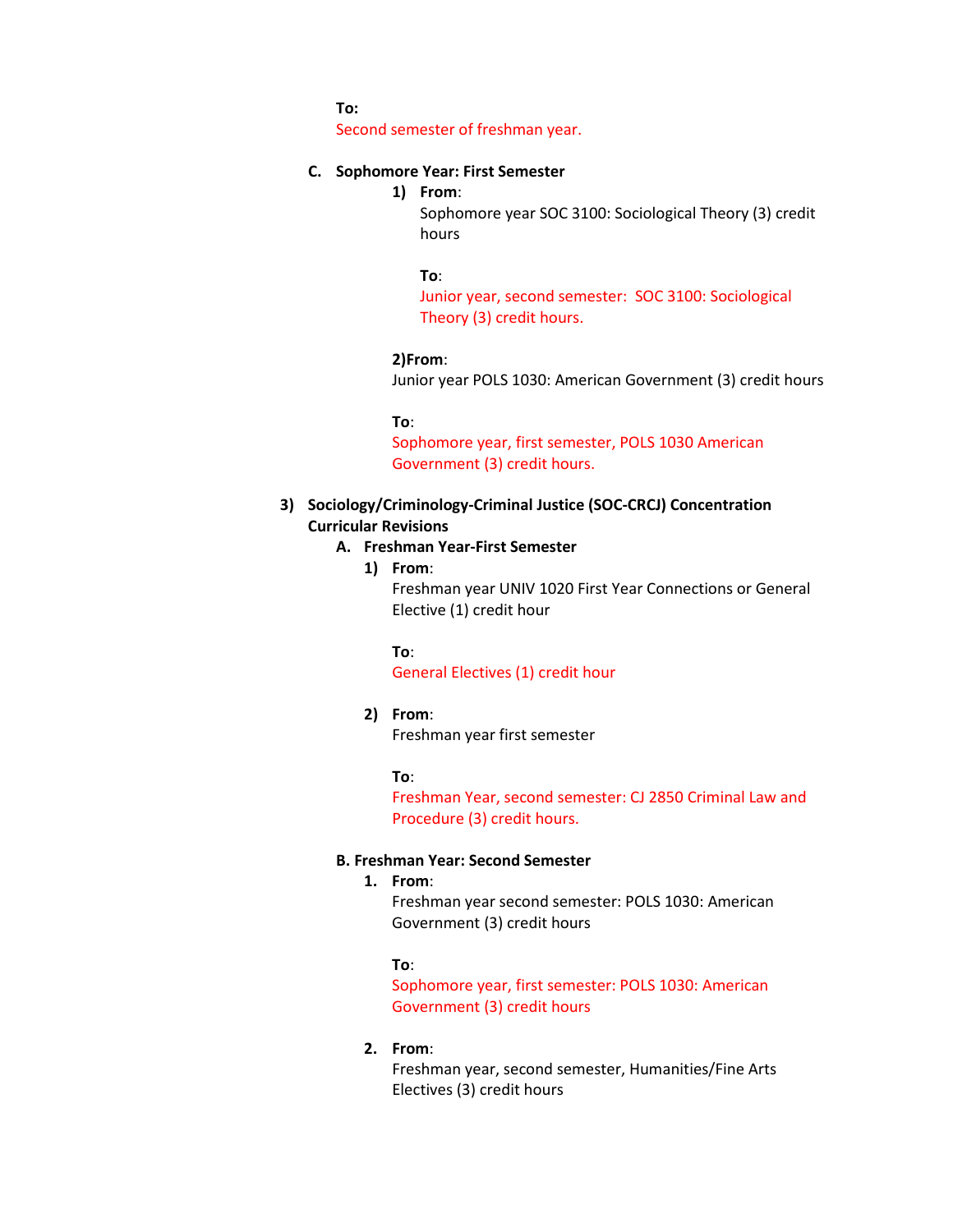### **To**:

Sophomore year, second semester Humanities/Fine Arts Electives (3) credit hours.

# **3. From**:

Freshman year, second semester, Social Science Philosophy Elective (3) credit hours

#### **To**:

Sophomore year, second semester Social Science Philosophy Elective (3) credit hours.

#### **C. Sophomore Year: First Semester**

**1) From**: Sophomore Year, first semester

#### **To**:

Freshman year, first semester: Natural Science (4) Credit

#### **2) From**:

Sophomore Year, first

### **To**:

Second semester: COMM 2025 or PC 2500 (3) credit hours. Add (3) credit hours of General Electives.

### **D. Sophomore Year: Second Semester**

### **1) From**:

Sophomore year SOC 3100: Sociological Theory (3) credit hours

#### **To**:

Junior year: SOC 3100: Sociological Theory (3) credit hours

#### **2) From**:

Sophomore year SOC/CJ 3650 Youth & Society (3) credit hours

#### **To**:

Junior year SOC/CJ 3650 Youth & Society (3) credit hours

# **3)** From:

Sophomore Year, second semester

#### To:

Freshman year, second semester: Natural Science (4) Credit

# **4) Political Science General Track Curricular Revisions**

- **A. Freshman Year: First Semester**
	- **1) From**: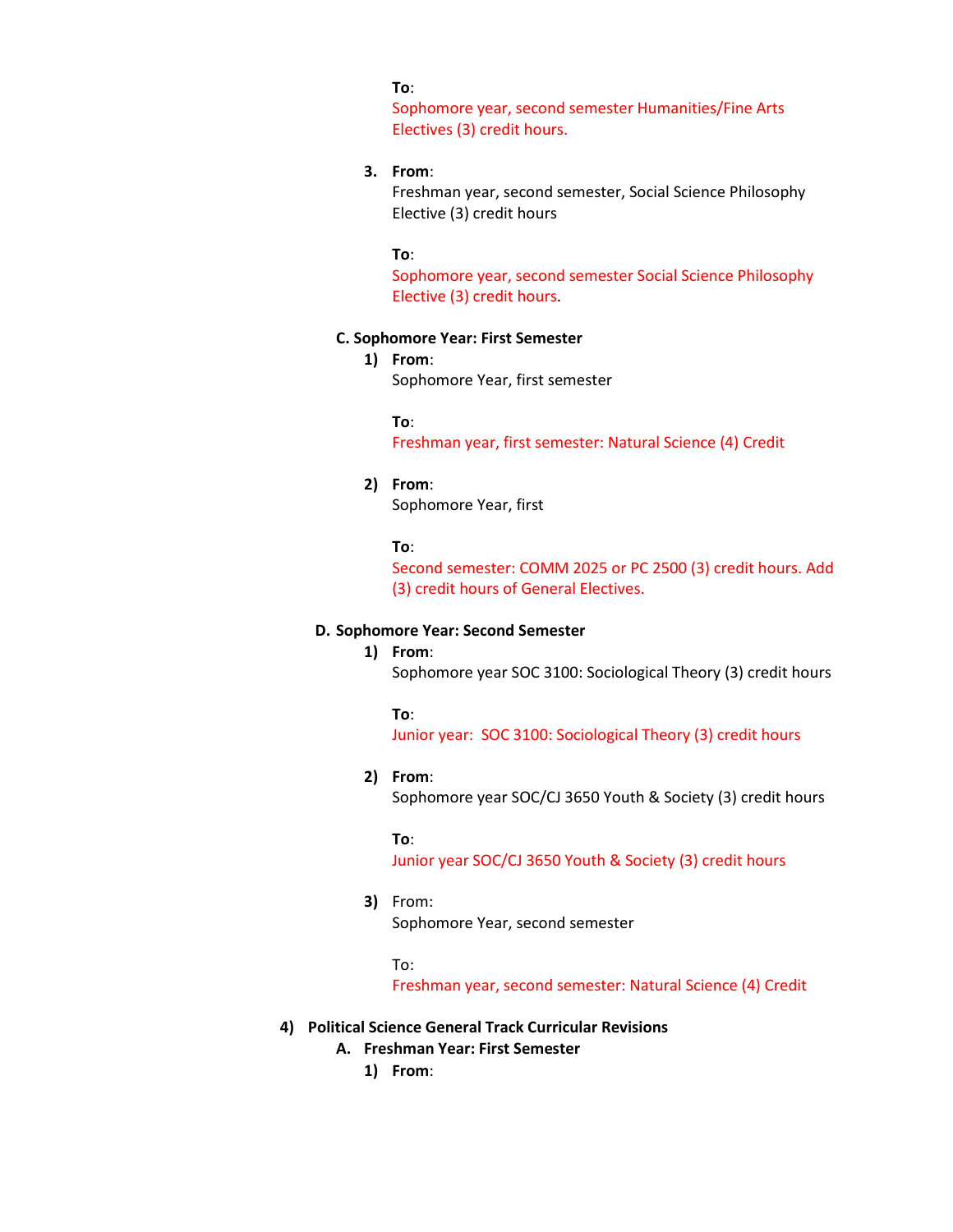UNIV 1020 First Year Connections or General Elective (1) credit hour

**To**: General Electives (1) credit hour

### **B. Freshman Year: Second Semester**

### **1) From**:

Social/Behavioral Science Elective (3) credit hours

**To**:

SOC 1010: Intro to Sociology (3) credit hours.

# **C. Junior Year: First Semester**

**1) From**:

DS 2810: Computer Applications in Business (3) credit hours

### **To**:

DS 2810: Computer Applications in Business (3) credit hours, or CSC 2570: Introduction to Cybersecurity and Privacy (3) credit hours

**Motion to approve**. Linda Null **Second**. Darron Smith **Vote.** Motion carried.

### **B. Curriculum Changes.**

#### **1) Freshman Year: First Semester**

# **1) From**:

UNIV 1020 First Year Connections or General Elective (1) credit hour

#### **To**:

General Electives (2) credit hours.

### **2) From**:

Natural Science (4) credit hours first semester of freshman year

# **To**:

Sophomore year, second semester. Add: Foreign Language (3) credit hours. (Total: Foreign Language (6) credit hours\*. \*Students must complete at least three hours in a language. The remaining (3) credit hours may be completed in a language or culture and civilization course.)

### **2) Freshman Year: Second Semester**

#### **1) From**:

Social/Behavioral Science Elective (3) credit hours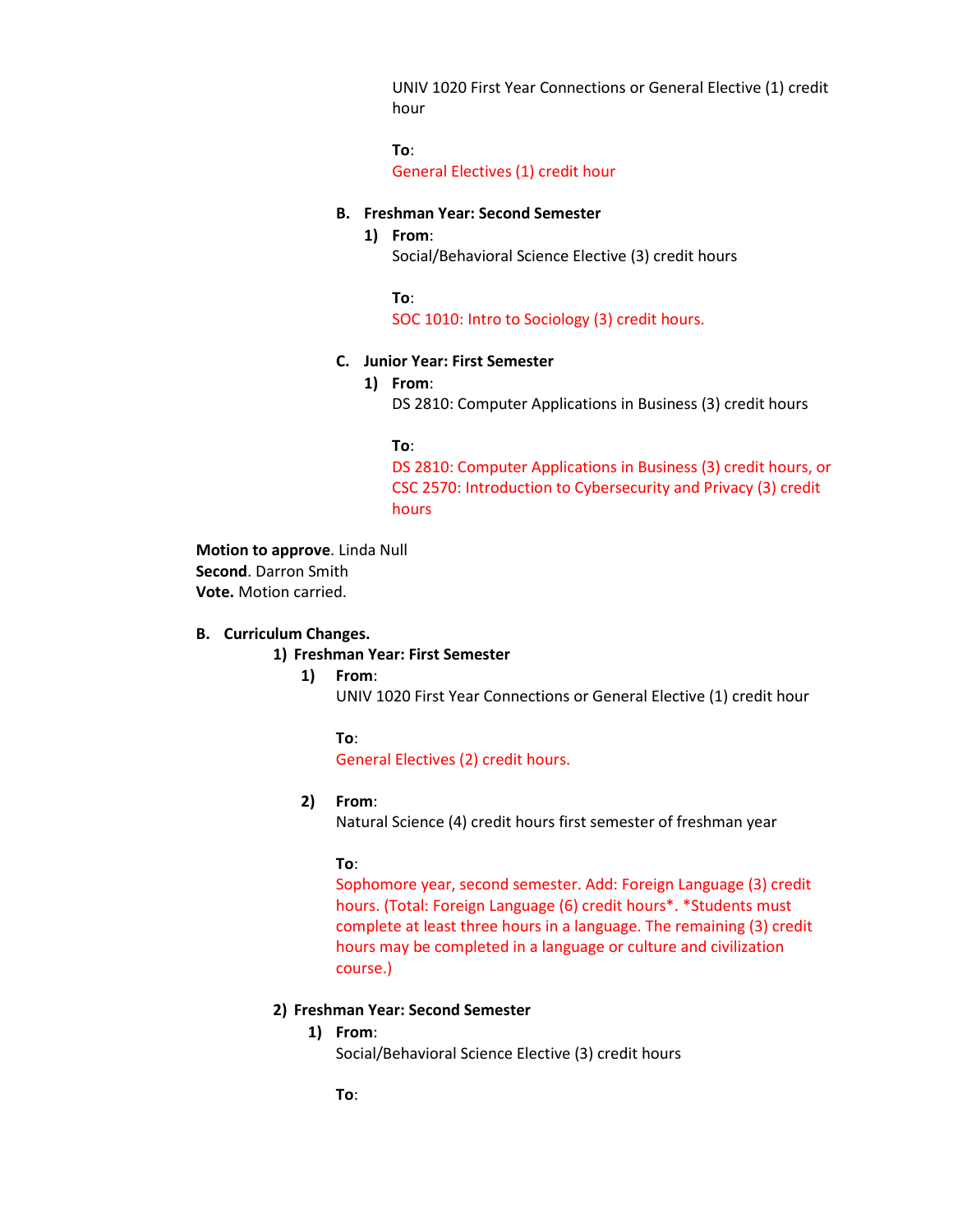### SOC 1010: Intro to Sociology (3) credit hours.

### **3) Sophomore Year: First Semester**

# **1) From**:

DS 2810: Computer Applications in Business (3) credit hours

### **To**:

DS 2810: Computer Applications in Business, or CSC 2570: Introduction to Cybersecurity and Privacy. Move from Sophomore year first semester to second semester.

**2)** COMM 2025 Fundamentals of Communication (3) credit hours or PC 2500 Communicating in the Professions (3) credit hours. Move from the first to the second semester of the Sophomore year.

### **3) From**:

General Electives (3) credit hours

**To**:

General Electives (5) credit hours.

### **4) Sophomore Year: Second Semester**

**1)** Delete:

General Electives (6) credit hours

# **5) Junior Year: First Semester**

**From:**

- **1)** Legal Studies Concentration (6) credit hours selected among:
- **2)** CJ 2850 Criminal Law and Procedure (3) credit hours.
- **3)** CJ 3000 Rules of Evidence (3) credit hours
- **4)** Law 2810 Business Legal Environment and Ethics (3) credit hours
- **5)** Law 4720 Business Law (3) credit hours
- **6)** POLS 2250: Mock Trial (3) credit hours;
- **7)** POLS 3110: Introduction to Legal Reasoning and Analysis (3) credit hours;
- **8)** POLS 3810: Judicial Process (3) credit hours;
- **9)** POLS 4700 Tennessee Trial Practices (3) credit hours
- **10)** POLS 4911, POLS 4912, POLS 4913, POLS 4914, POLS 4915, POLS 4916, POLS 4917, POLS 4918 POLS 4919 Special Project in Legal Studies (3) credit hours

**To**:

- **1)** Legal Studies Concentration (6 of 12) credit hours chosen from:
- **2)** CJ 2850: Criminal Law and Procedure (3) credit hours;
- **3)** CJ 3000: Rules of Evidence (3) credit hours;
- **4)** POLS 2250: Mock Trial (3) credit hours;
- **5)** POLS 3110: Introduction to Legal Reasoning and Analysis (3) credit hours;
- **6)** POLS 3810: Judicial Process (3) credit hours;
- **7)** POLS 4910: Seminar in Public Law (3) credit hours;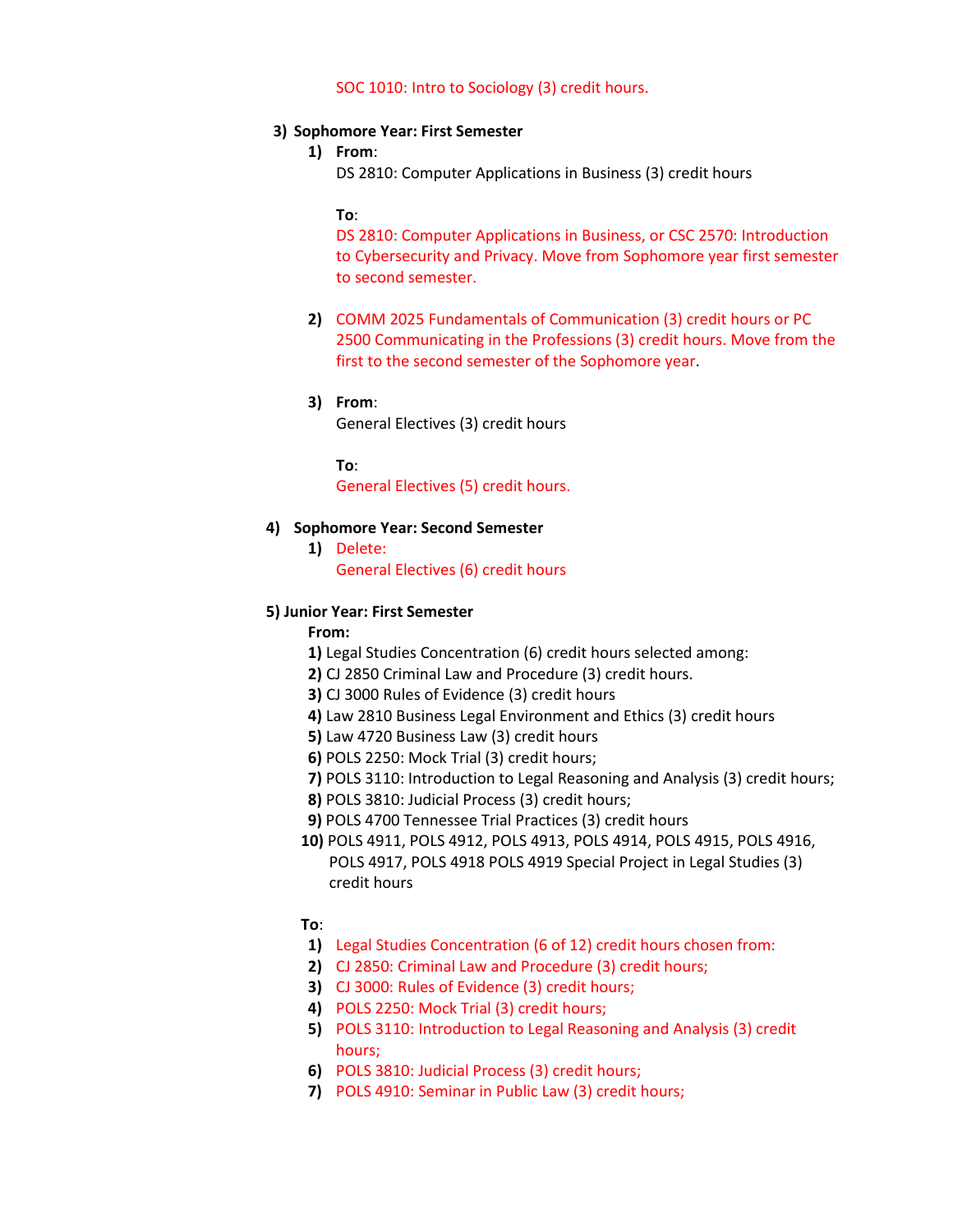- **8)** POLS 4310: Constitutional Law I Struggle for Federal Powers & Accountability (3) credit hours;
- **9)** POLS 4320: Constitutional Law II Civil Liberties and Civil Rights (3) credit hours

# **6) From**:

Junior year first to second semester ENGL upper division (3) credit hours.

**Junior Year: Second Semester**

Add:

Legal Studies Concentration (6 of 12) credit hours chosen from:

- **1)** CJ 2850: Criminal Law and Procedure (3) credit hours;
- **2)** CJ 3000: Rules of Evidence (3) credit hours;
- **3)** POLS 2250: Mock Trial (3) credit hours;
- **4)** POLS 3110: Introduction to Legal Reasoning and Analysis (3) credit hours;
- **5)** POLS 3810: Judicial Process (3) credit hours;
- **6)** POLS 4910: Seminar in Public Law (3) credit hours;
- **7)** POLS 4310: Constitutional Law I Struggle for Federal Powers & Accountability (3) credit hours;
- **8)** POLS 4320: Constitutional Law II Civil Liberties and Civil Rights (3) credit hours
- **9)** Delete General Electives (9 of 12) credit hours. A total of (3) General Elective credit hours should remain.

# **7) Senior Year: First Semester**

# **A. From**:

Legal Studies Concentration (3) credit hours credit hours chosen among:

- **1)** POLS 4100 International Law (3) credit hours
- **2)** POLS 4310 Constitutional Law I Struggle for Federal Powers & Accountability (3) credit hours
- **3)** POLS 4320 Constitutional Law II Civil Liberties and Civil Rights (3) credit hours
- **4)** POLS 4730 First Amendment Law and Analysis (3) credit hours
- **5)** POLS 4910 Seminar in Public Law (3) credit hours
- **6)** POLS 4911, POLS 4912, POLS 4913, POLS 4914, POLS 4915, POLS 4916, POLS 4917, POLS 4918, POLS 4919 Special Projects in Legal Studies (3) credit hours

# **To**:

Legal Studies Concentration (3) credit hours chosen among:

- **1)** Law 2810 Business Legal Environment and Ethics (3) credit hours
- **2)** Law 4720 Business Law (3) credit hours
- **3)** POLS 3120 Legal Research and Writing (3) credit hours
- **4)** POLS and/or HIST Special Topics/Projects in Legal Studies content as approved (3) credit hour courses
- **B.** From second semester senior year to first semester senior year, (3) credit hours HIST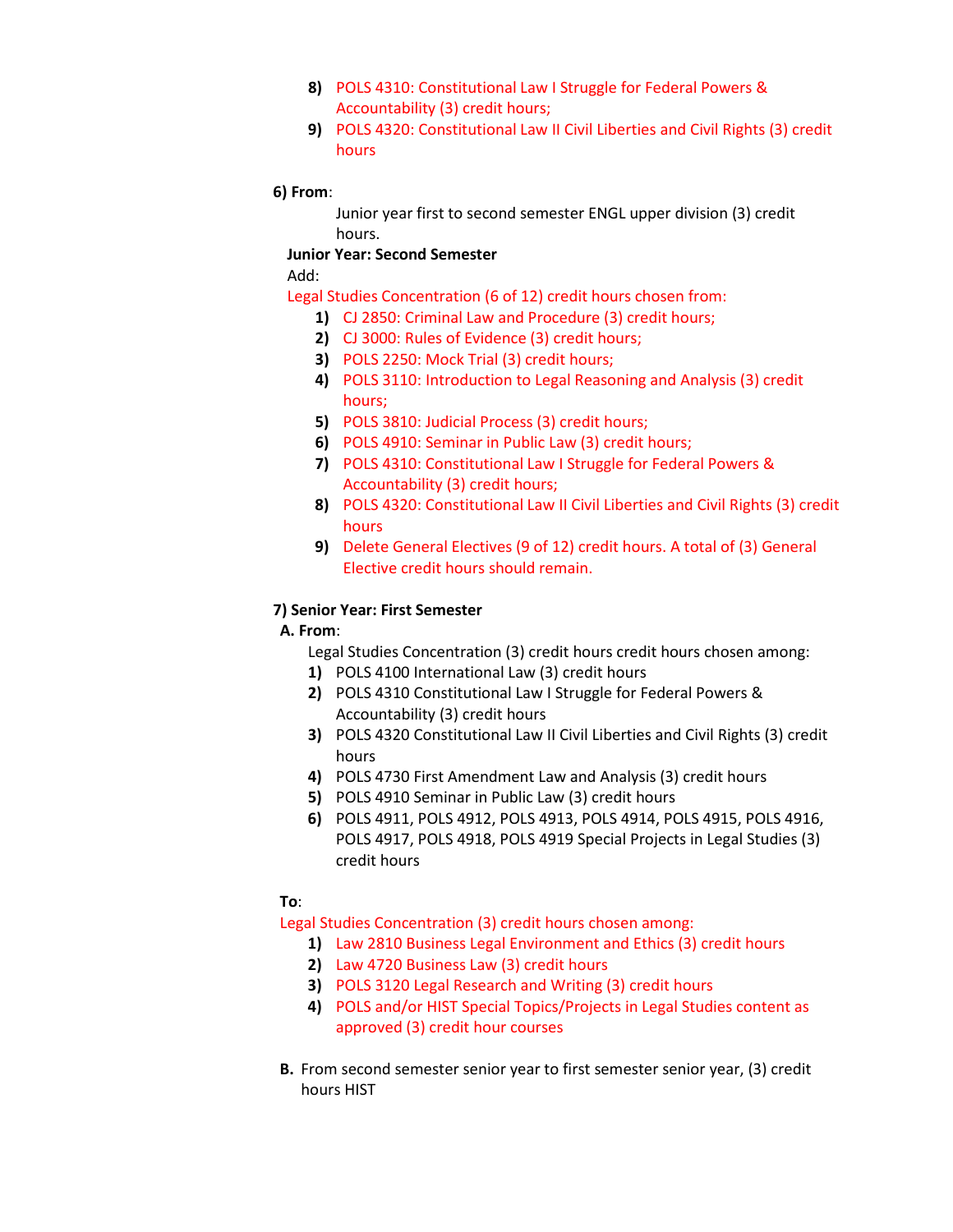upper division for a total of (6) credit hours HIST upper division.

- **C.** From second semester senior year to first semester senior year, (3) credit hours POLS upper division, for a total of (6) credit hours POLS upper division.
- **D.** Delete (6) credit hours General Electives.

# **8) Senior Year: Second Semester**

- **A.** Add General Electives (9) credit hours (For a total of 15 hours of General Electives in the second semester of the senior year to facilitate internships.)
- **B.** Delete Legal Studies Concentration (3) credit hours selected among:
	- **1)** POLS 4100 International Law (3) credit hours
	- **2)** POLS 4310 Constitutional Law I Struggle for Federal Powers & Accountability (3) credit hours
	- **3)** POLS 4320 Constitutional Law II Civil Liberties and Civil Rights (3) credit hours
	- **4)** POLS 4730 First Amendment Law and Analysis (3) credit hours
	- **5)** POLS 4910 Seminar in Public Law (3) credit hours
	- **6)** POLS 4911; POLS 4912; POLS 4913; POLS 4914; POLS 4915; POLS 4916; POLS 4917; POLS 4918; POLS 4919 Special Projects in Legal Studies (3) credit hours

**Motion to approve**. Darron Smith **Second**. Julie Baker **Vote.** Motion carried.

# **C. Course Additions.**

- **1)** Sociology/Criminology-Criminal Justice: SOC-CJ 4960 "Cyberlaw" Lecture 3, Credit 3. Prerequisite: SOC 1010, or consent of instructor. Course Description: In-depth analysis of interactions between technology and the law
- **2)** POLS 4930: Cyber Terrorism Lecture 3. Credit 3. Prerequisite: POLS 1030, or consent of instructor. Course Description: Exploration of domestic and international cyber terror threats and concomitant responses by government and industry

**Motion to approve**. Mike Gotcher **Second**. Julie Baker **Vote.** Motion carried

# **D. Addition of New Minor.**

The Department of Sociology and Political Science in the College of Arts and Sciences and the Computer Science Department in the College of Engineering propose the creation of a new Interdisciplinary minor in "Cyber Crime, Law and Society." The minor will be housed in the Department of Sociology and Political Science. Dr. Lori Maxwell will serve as the initial administrator. As per the catalog, a minor requires the completion of 15 hours including 6 upper division hours.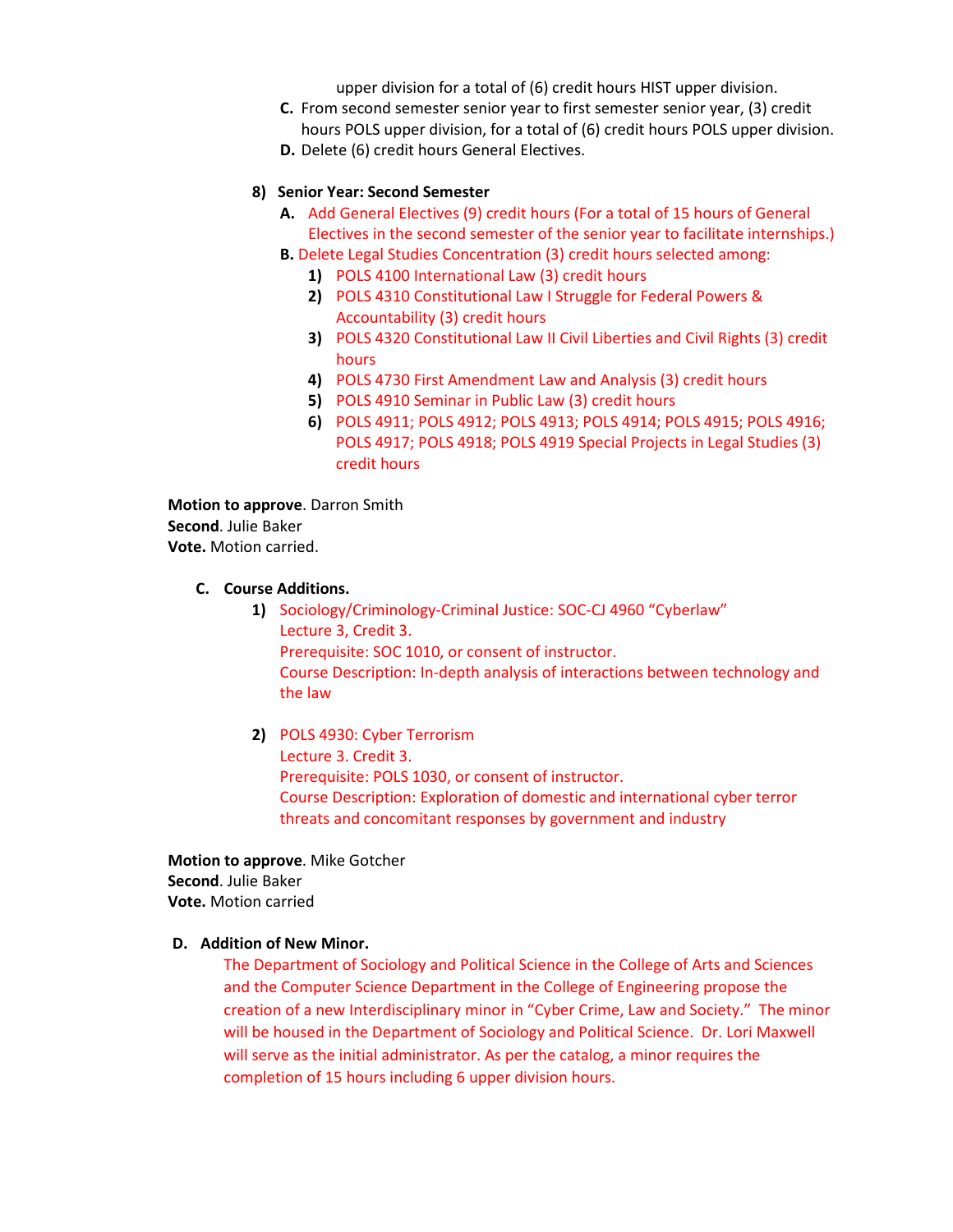A minor in Cyber Crime, Law and Society will consist of five courses/fifteen hours as follows: (All are 3-hour courses)

- CSC 2570: Introduction to Cybersecurity and Privacy;
- POLS 1030: American Government: Cyber Special Topics (General Educationwill include all General Education material with additional Cyber content and is open to any major)
- SOC 1010: Intro to Sociology: Cyber Special Topics (General Education- will include all General Education material with additional Cyber content and is open to any major)

And six additional hours from the list of courses below:

SOC 3640 "Cybercrime"- existing class SOC 4960 "Cyberlaw"- course to be proposed fall 2021 has already been taught as an Honors Colloquium course proposed fall 2021 as SOC-CJ 4960 in Memo 4 of 4 POLS 4930 "Cyber Terrorism" – course proposed fall 2021 as POLS 4930 in Memo 4 of 4) POLS 3330 "State and Local Government" Cyber Special Topics

Substitutions are possible (for example, to include any relevant "Special Topics" courses) but require the approval of the program administrator.

**Motion to approve**. Mike Gotcher **Second**. Julie Baker **Vote.** Motion carried

### **4. Chemistry**

### **A. Program Changes.**

The department proposed that the following options in the Chemistry B.S. Degree, Applied Chemistry Concentration (Business Chemistry, Chemistry, Environmental Chemistry, Forensic Chemistry, Health Sciences, Industrial Chemistry) be elevated to the level of concentrations. To accomplish this, we are creating six new concentrations and deleting the Applied Chemistry Concentration after an adequate phase-out period. We have consulted with Dr. Huo, Associate Provost, and have been provided the appropriate forms and procedures that must be followed. Attached are THEC forms requesting the creation of the new concentrations and deleting the old one, curriculum comparison tables for each of the new concentrations, and new catalog entries for each of the new concentrations.

Most of the curricula in the old options and the corresponding new concentrations are the same. Three of the new concentrations (Business, Forensic and Industrial) include changes in some of the Technical Requirements. These were necessitated by scheduling problems or deletions of courses/programs used. The significant changes are listed below: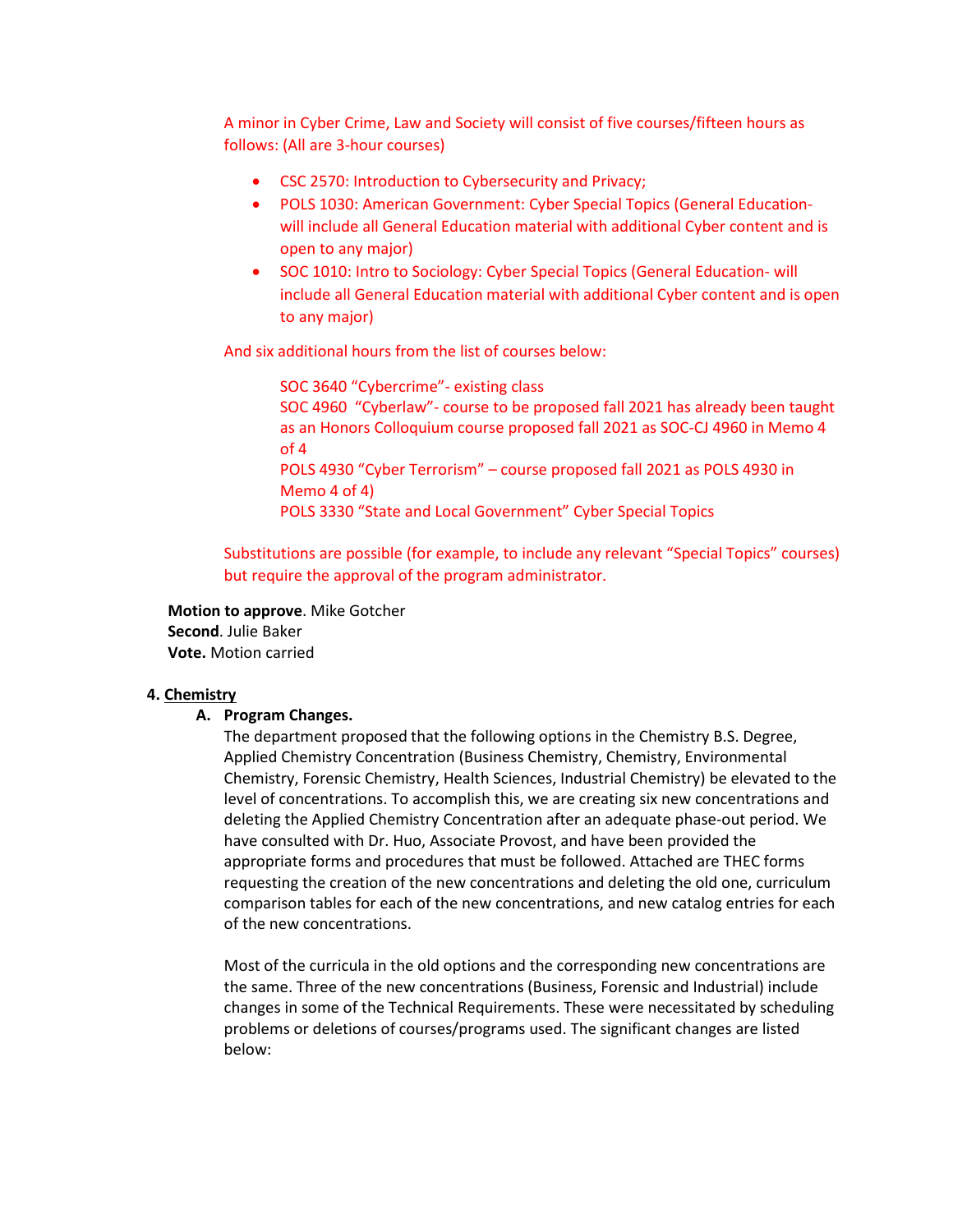- **1.** In Forensic Chemistry, CJ 3640 Cybercrime was added as an option to BIOL 3330 Entomology. BIOL 3330 was only offered in alternate years and often conflicted with other required courses in the curriculum. Considering the recent increase in computer-related crimes, it was felt that an exposure to this field would enhance the qualifications of graduates of this program.
- **2.** In Industrial Chemistry, MET 3730 Quality Assurance and MET 3080 Plastics Processing were deleted because these courses are no longer offered by the department. ME 3110 Physical Metallurgy and Heat Treatment was deleted because we felt that a parallel course in MET will be a better fit for our majors. These courses will be replaced in the new concentration by MET 2400 Statics and Strengths of Materials (required), MET 3100 Applied Physical Metallurgy (optional) and MET 3740 Six Sigma Tools and Techniques (optional).
- **3.** In Business Chemistry, the emphasis has been shifted from the former "+1 MBA" program to the Business Minor and/or the Fast Track-MBA program. This includes addition of the option to take 6 hrs of courses from ACCT 6010, ECON 6050, FIN 6020 or MKT 6100 for dual undergraduate/graduate credit.

**Motion to approve**. Darron Smith **Second**. Julie Baker **Vote.** Motion carried.

# **5. Chemical Engineering**

# **A. Course Additions.**

**1)** CHE 3745. Innovation in Energy. Lec. 3. Credit 3.

Prerequisite: MATH 1910.

Course Description: Critical review of the historical development of energy resources. Key steps in the emergence of new energy sources and their displacement of previously dominant ones. Societal, economic, and environmental impacts of energy sources. Implications for energy today and into the future. Fundamental energy balances will be introduced.

**2)** CHE 4552. Energy and the Environment Special Topics. Lec 3. Credit 3.

Prerequisite: MATH 1920. Minimum Grade of C.

Course Description: Special topics in Chemical Engineering with engineering content in nuclear power, solar power, alternative energy storage or production, carbon sequestration, economics of energy infrastructure.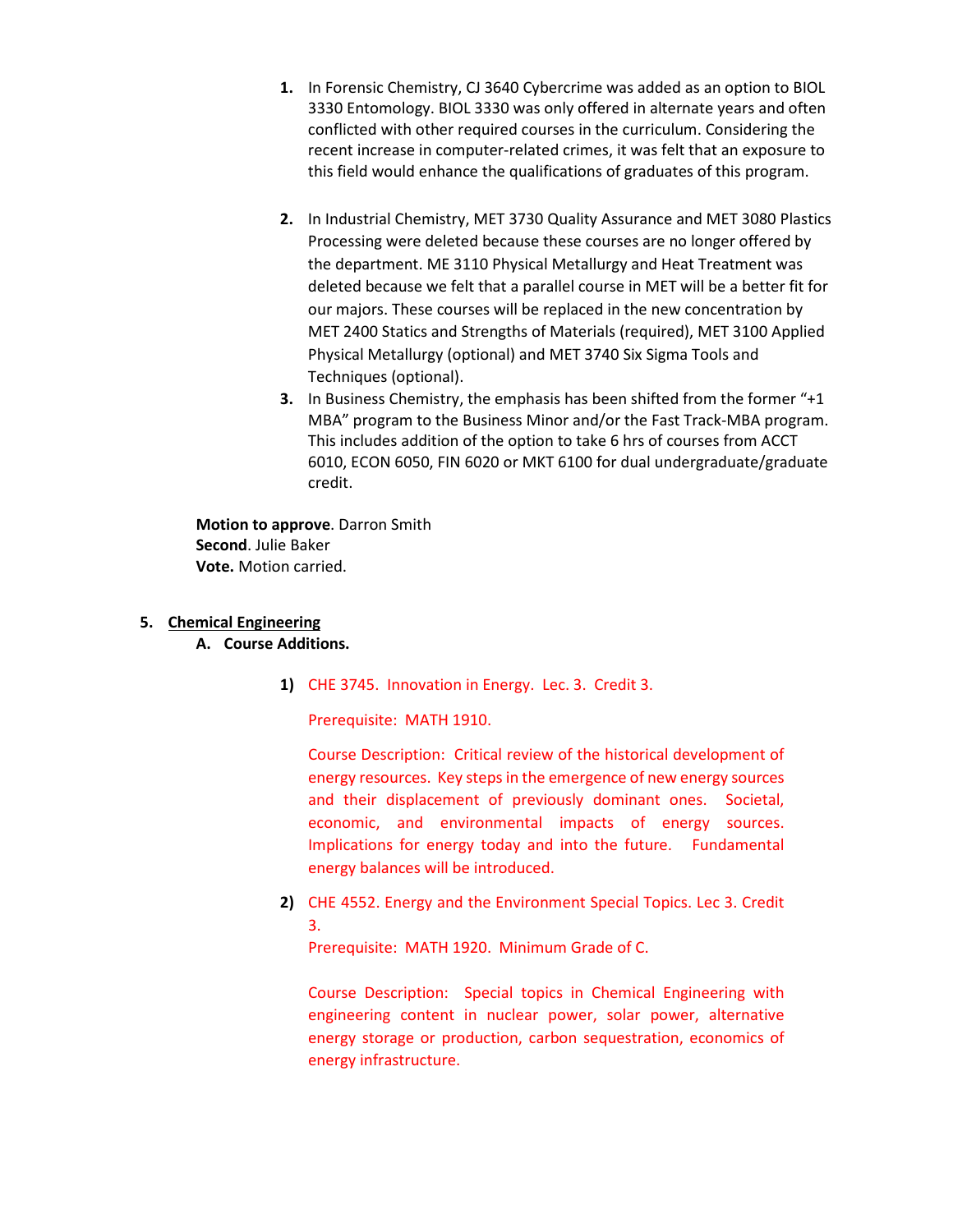*\*Friendly Amendment: The following course name will be changed to Energy/Environment Sp Topics.* 

**Motion to approve**. Darron Smith **Second**. Mike Gotcher **Vote.** Motion carried

# **6. General & Basic Engineering**

- **A. Course Additions.** 
	- **1)** ENGR 3300: Human Factors Engineering Lec. 2 and Lab. 2. Cr. 3.

Prerequisite: ENGR 3720 or MATH 3470. Course Description: Principles and applications of Human Factors (Ergonomics). Principles in the design of industrial systems and facilities. Human Factors design guide. Human limitations and capabilities in product design and workspace layout. Work environment impact on the workforce performance. OSHA and current standards. Accessibility and handicapped considerations.

**2)** ENGR 3400: Operations Research Lec 3. Cr. 3.

Prerequisites: ENGR 3720 or MATH 3470. Course Description: Principles and techniques of Operations Research. Emphasis on the applications of optimization models in improving the performance and design of components and systems. Problem solving using linear programming, integer programming, network theory, Markov processes, inventory models, queuing theory, dynamic programming, and sensitivity analysis.

**Motion to approve**. Darron Smith **Second**. Julie Baker **Vote.** Motion carried

# **B. Addition of New Minor.**

Industrial and Systems Engineering (ISE) Minor consists of 16 credit hours of coursework (13 hrs of core courses and 3 hrs of technical electives). The minor is coordinated by a faculty member in GBE appointed by the chairperson. The initial coordinator is Dr. Mazen Hussein, Associate Professor.

The following five core courses are required for the minor:

ENGR 3300: Human Factors (3 cr. hrs) ENGR 3400: Operations Research (3 cr. hrs) ENGR 3710: Principles of Engineering Economy (2 cr. hrs) ENGR 3720: Engineering Statistics (2 cr. hrs) or MATH 3470—see note below ENGR/VE 4500: Reliability and Quality (3 cr. hrs)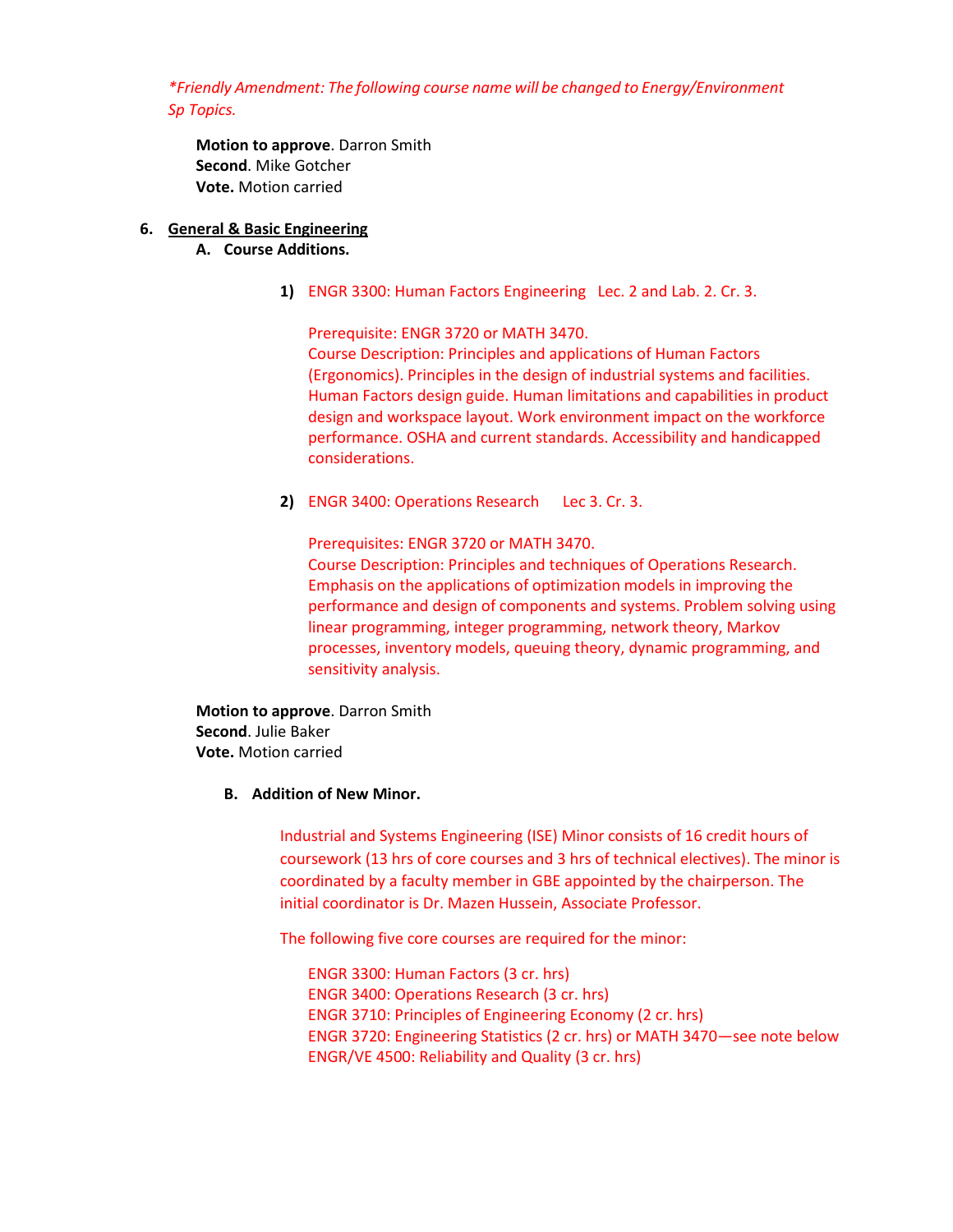Additionally, one of the following technical electives courses must also be taken:

ENGR 4510: Engineering Management (3 cr. hrs) ENGR 4993: Special Problems (3 cr. hrs)—must be approved by ISE minor coordinator ME 4450: Design for Manufacturing (3 cr. hrs)

Note: MATH 3470 Introductory Probability and Statistics (3 cr. hrs) may be taken instead of ENGR 3720 (2 cr. hrs). In this case, the minor will total to 17 cr. hrs.

**Motion to approve**. Julie Galloway **Second**. Julie Baker **Vote.** Motion carried

# **7. Curriculum and Instruction**

- **A. Course Additions.** 
	- **1)** SPED 3001. Inclusive Teaching Practices for Diverse Learners Lec.3. Credit 3. Prerequisite: Full admission to the Teacher Education Program. Teaching strategies, accommodations/modifications, characteristics of high-incidence disabilities, co-teaching practices, and behavior management/RTI. A minimum grade of B is required to meet degree requirements for licensure candidates

### **Course Changes.**

**2) From:**

ECSP 4871. Residency I Credit 5. Prerequisite: ECED 3310 and FOED 3810 grade B or better; full admission to the Teacher Education Program, and full admission to Residency I. Corequisite: ECSP 4872. Performance based clinical experience in authentic settings involving planning appropriate instruction based on student's needs, creating a positive learning environment, communicating and collaborating with colleagues and others, effectively assessing student learning and reflecting on practice. A minimum grade of B is required to meet degree requirements.

### **To:**

ECSP 4871. Residency I Credit 5.

Prerequisite: ECSP 4010 and FOED 3810 grade B or better; full admission to the Teacher Education Program, and full admission to Residency I. Corequisite: ECSP 4872. Performance based clinical experience in authentic settings involving planning appropriate instruction based on student's needs, creating a positive learning environment, communicating and collaborating with colleagues and others, effectively assessing student learning and reflecting on practice. A minimum grade of B is required to meet degree requirements.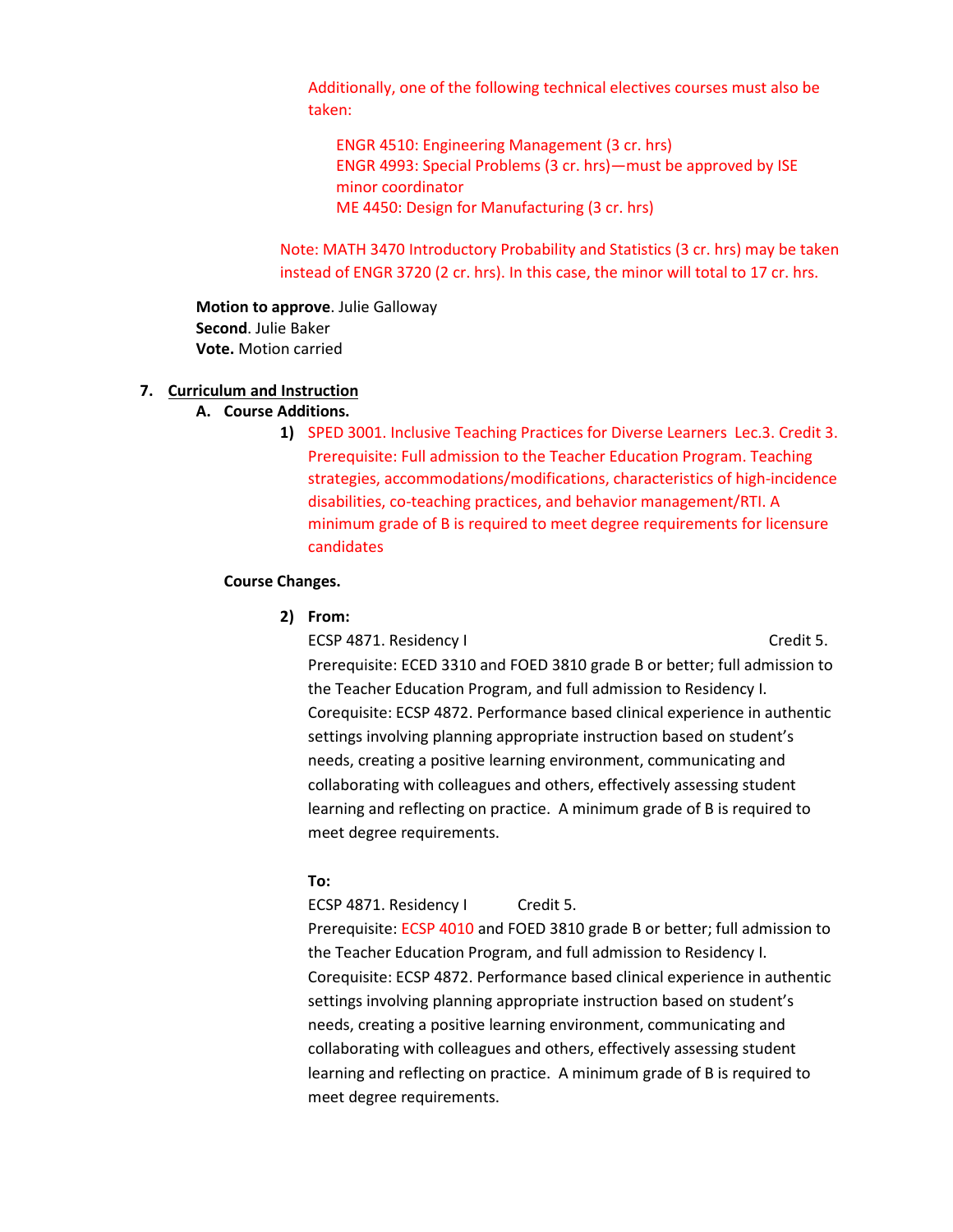# **3) From:**

ESLP 4200(5200). ESL Assessment: Reading and Writing Lec.3. Credit 3. Prerequisite: Full admission to the Teacher Education Program. ESLP 4100 (5100). Assessing proficiency for ESL placement and eventual integration into school curriculum mainstreaming with special emphasis on language literacy skills: reading and writing. Students enrolled in the 5000-level course will be required to complete additional work as stated in the syllabus.

### **To:**

ESLP 4200(5200). ESL Assessment: Reading and Writing Lec.3. Credit 3. Prerequisite: Full admission to the Teacher Education Program**;** ESLP 4100 (5100). Assessing proficiency for ESL placement and eventual integration into school curriculum mainstreaming with special emphasis on language literacy skills: reading and writing. A minimum grade of B is required to meet requirements for licensure candidates. Students enrolled in the 5000 level course will be required to complete additional work as stated in the syllabus.

### **4) From:**

ESOL 4400. Foundations of Language for ESOL Educators Lec.3. Credit 3. Explores students' language acquisition and language development. Focuses on introduction of the language as a broad system in order to help future ESL educators to successfully navigate through language acquisition theories and foundations of linguistics.

### **To:**

ESOL 4400. Foundations of Language for ESOL Educators Lec.3. Credit 3. Prerequisite: Full admission to the Teacher Education Program. Explores students' language acquisition and language development. Focuses on introduction of the language as a broad system in order to help future ESL educators to successfully navigate through language acquisition theories and foundations of linguistics. A minimum grade of B is required to meet requirements for licensure candidates.

### **5) From:**

LSCI 4570(5570). Young Adult Literature Lec.3. Credit 3. Cross-listing: READ 4570(5570) Survey of books and materials for middle level, high school students, and adults focusing on techniques to assist in reading these materials with understanding.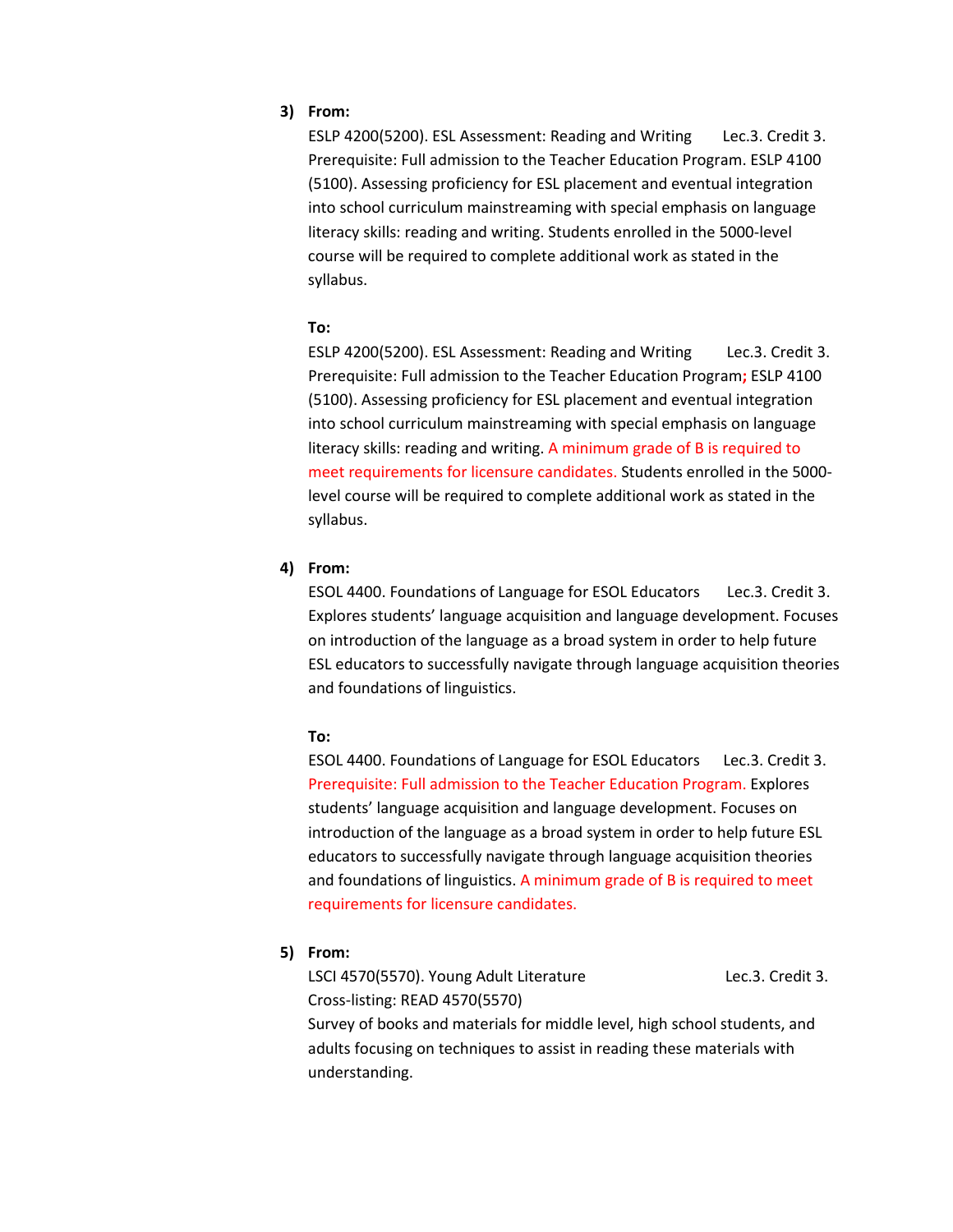### **To:**

LSCI 4570(5570). Young Adult Literature Lec.3. Credit 3. Cross-listing: READ 4570(5570)

A survey of young adult literature appropriate for middle and high school students with a focus on contemporary and diverse works. Students enrolled in the 5000-level course will be required to complete additional work as stated in the syllabus.

**6)** SPED 3000. Teaching Persons with Disabilities in the Regular Classroom Lec. 3. Credit 3.

Prerequisite: Full admission to the Teacher Education Program. Alternatives in educational assessment, materials, methods, and procedures for the regular classroom teacher. A minimum grade of B is required to meet requirements for licensure candidates.

#### **To:**

SPED 3000. Inclusive Teaching Practices for Diverse Learners in Secondary Education Lec.3. Credit 3.

Prerequisite: Full admission to the Teacher Education Program. Teaching strategies, accommodations/modifications, characteristics of high-incidence disabilities, co-teaching practices, and behavior management/RTI in content and secondary areas. A minimum grade of B is required to meet degree requirements for licensure candidates.

**Motion to approve**. Darron Smith **Second**. Julie Baker **Vote.** Motion carried

**B. Curriculum Changes.** 

### **Multidisciplinary Studies, Computer Science Education Concentration, B.S.**

### **1) First Semester Junior Year**

**From:**

SPED 3000-Inclusive Teaching Practices for Diverse Learners in Secondary Education (credit 3)

Total credit hours 16

**To:**

CUED 4700-Educational Data and Assessment (credit 2)

### Total credit hours 15

#### **2) First Semester Senior Year**

**From:** CUED 4700-Educational Data and Assessment (credit 2)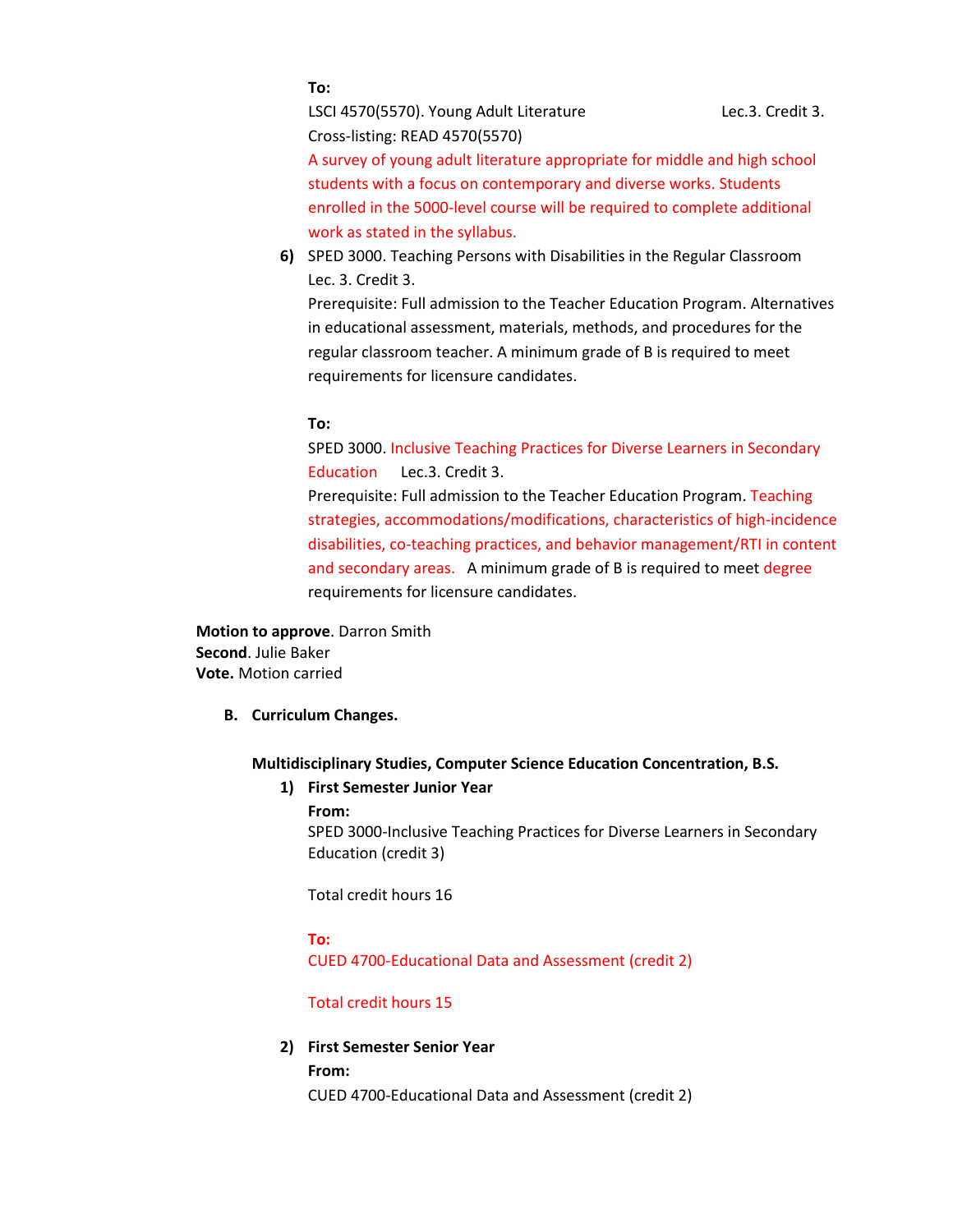### Total credit hours 12

# **To:**

SPED 3000-Inclusive Teaching Practices for Diverse Learners in Secondary Education (credit 3)

# Total credit hours 13

### **Multidisciplinary Studies, Middle School English, 6-8 Concentration, B.S.**

### **3) First Semester Junior Year**

**From:**

SPED 3000-Inclusive Teaching Practices for Diverse Learners in Secondary Education (credit 3)

Total credit hours 18

**To:** CUED 4700-Educational Data and Assessment (credit 2)

#### Total credit hours 17

### **4) First Semester Senior Year**

**From:** CUED 4700-Educational Data and Assessment (credit 2)

Total credit hours 12

### **To:**

SPED 3000-Inclusive Teaching Practices for Diverse Learners in Secondary Education (credit 3)

### Total credit hours 13

### **Multidisciplinary Studies, Middle School Math, 6-8 Concentration, B.S.**

### **5) First Semester Junior Year**

### **From:**

SPED 3000-Inclusive Teaching Practices for Diverse Learners in Secondary Education (credit 3)

Total credit hours 15

#### **To:**

CUED 4700-Educational Data and Assessment (credit 2)

Total credit hours 14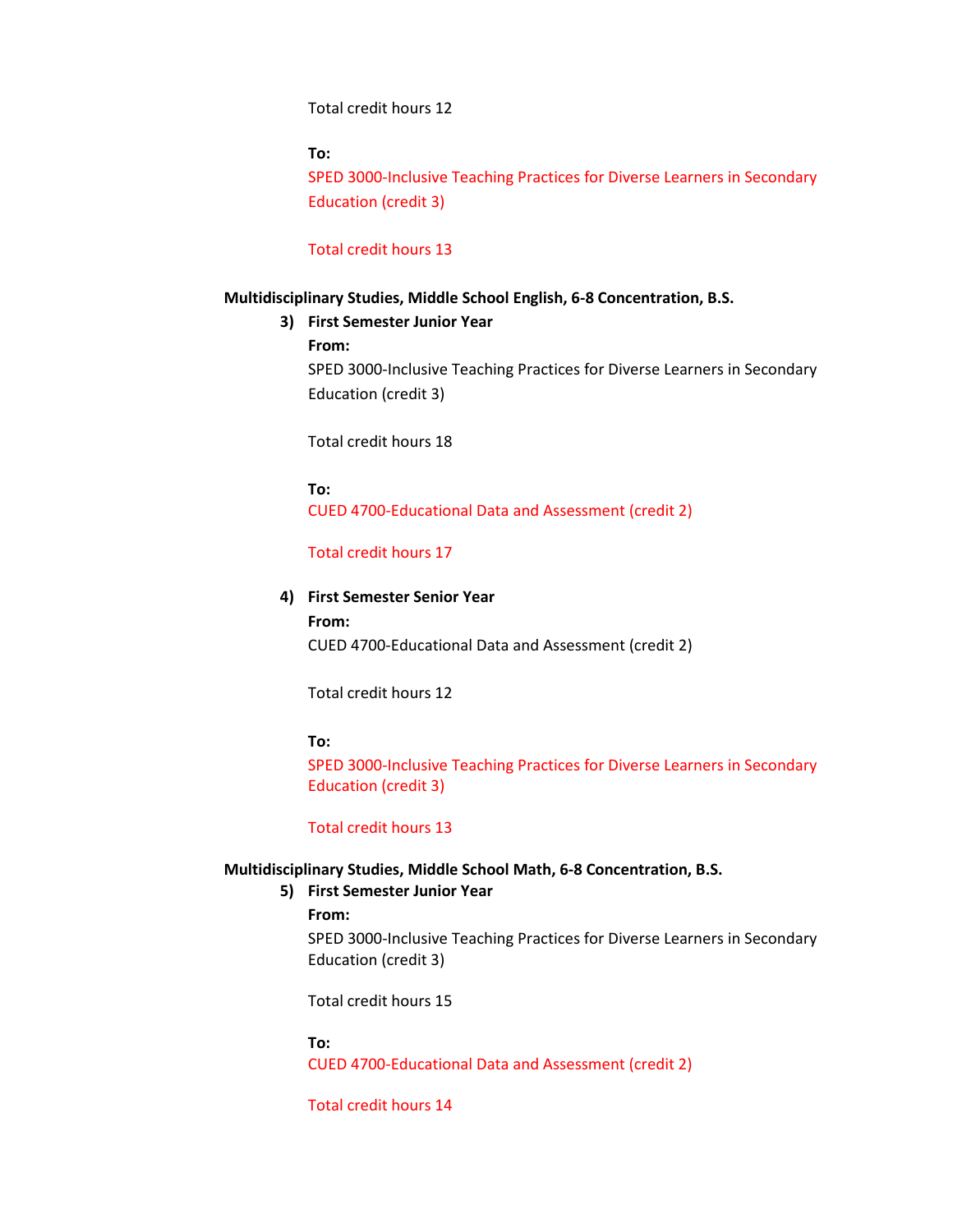### **6) First Semester Senior Year**

#### **From:**

CUED 4700-Educational Data and Assessment (credit 2)

Total credit hours 12

#### **To:**

SPED 3000-Inclusive Teaching Practices for Diverse Learners in Secondary Education (credit 3)

### Total credit hours 13

#### **Multidisciplinary Studies, Middle School Science, 6-8 Concentration, B.S.**

- **7) First Semester Junior Year**
	- **From:**

SPED 3000-Inclusive Teaching Practices for Diverse Learners in Secondary Education (credit 3)

Total credit hours 16

**To:**

CUED 4700-Educational Data and Assessment (credit 2)

# Total credit hours 15

# **8) First Semester Senior Year**

# **From:**

CUED 4700-Educational Data and Assessment (credit 2)

Total credit hours 12

#### **To:**

SPED 3000-Inclusive Teaching Practices for Diverse Learners in Secondary Education (credit 3)

# Total credit hours 13

### **Multidisciplinary Studies, Middle School Social Studies, 6-8 Concentration, B.S.**

#### **9) First Semester Junior Year**

#### **From:**

SPED 3000-Inclusive Teaching Practices for Diverse Learners in Secondary Education (credit 3)

Total credit hours 18

**To:** CUED 4700-Educational Data and Assessment (credit 2)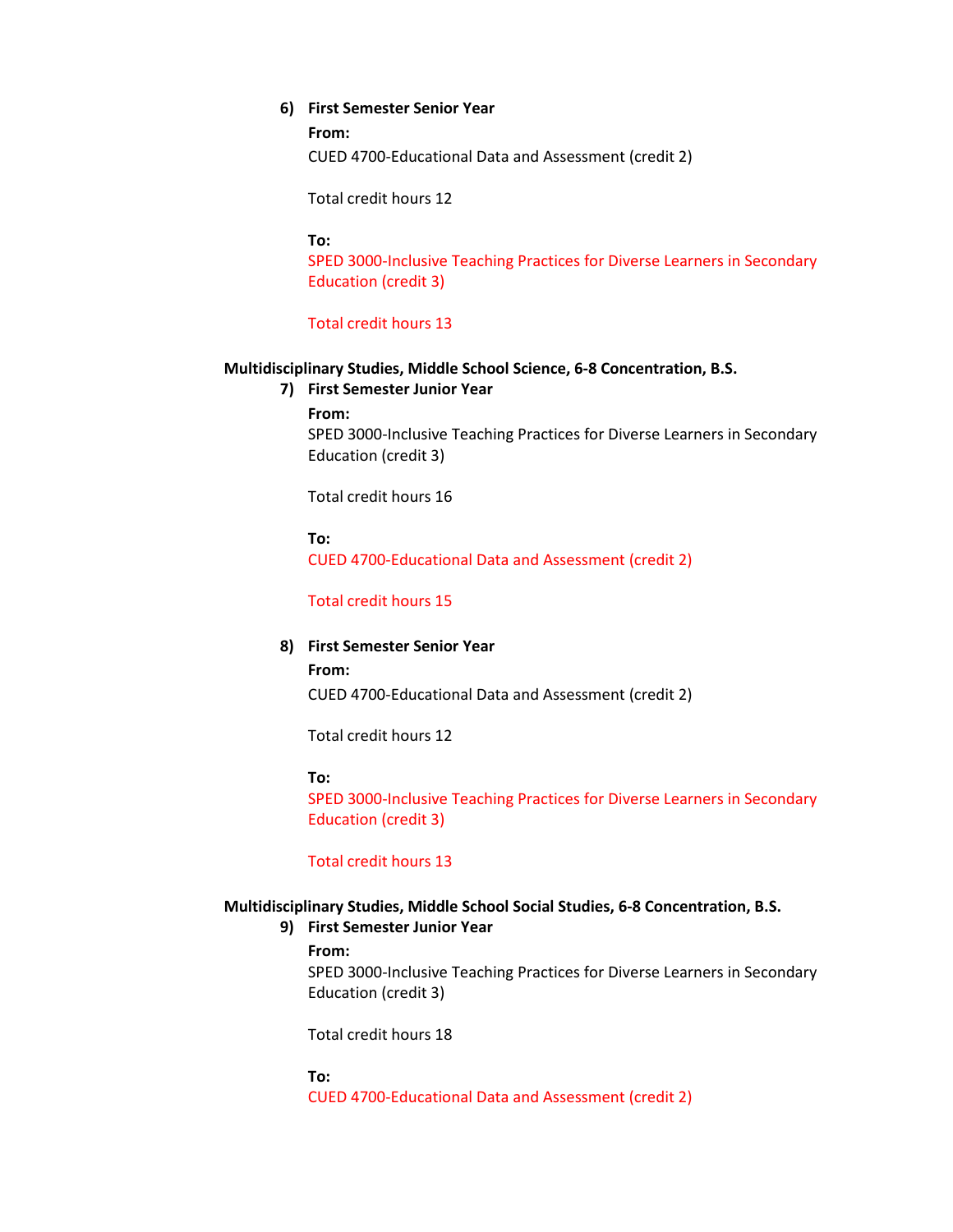### Total credit hours 17

### **10) First Semester Senior Year**

**From:** CUED 4700-Educational Data and Assessment (credit 2)

Total credit hours 12

#### **To:**

SPED 3000-Inclusive Teaching Practices for Diverse Learners in Secondary Education (credit 3)

# Total credit hours 13

# **Multidisciplinary Studies, English as a Second Language Concentration, B.S.**

#### **11) First Semester Junior Year**

**From:** CUED 4700-Educational Data and Assessment (credit 2)

Total credit hours 18

**To:**

SPED 3001-Inclusive Teaching Practices for Diverse Learners (credit 3)

Total credit hours 19

### **12) First Semester Senior Year**

**From:** SPED 3000-Inclusive Teaching Practices for Diverse Learners in Secondary Education (credit 3)

Total credit hours 13

#### **To:**

CUED 4700-Educational Data and Assessment (credit 2)

Total credit hours 12

### **Elementary Education, B.S.**

### **Second Semester Junior Year**

# **13) From:**

SPED 3000-Inclusive Teaching Practices for Diverse Learners in Secondary Education (credit 3)

#### **To:**

SPED 3001-Inclusive Teaching Practices for Diverse Learners (credit 3)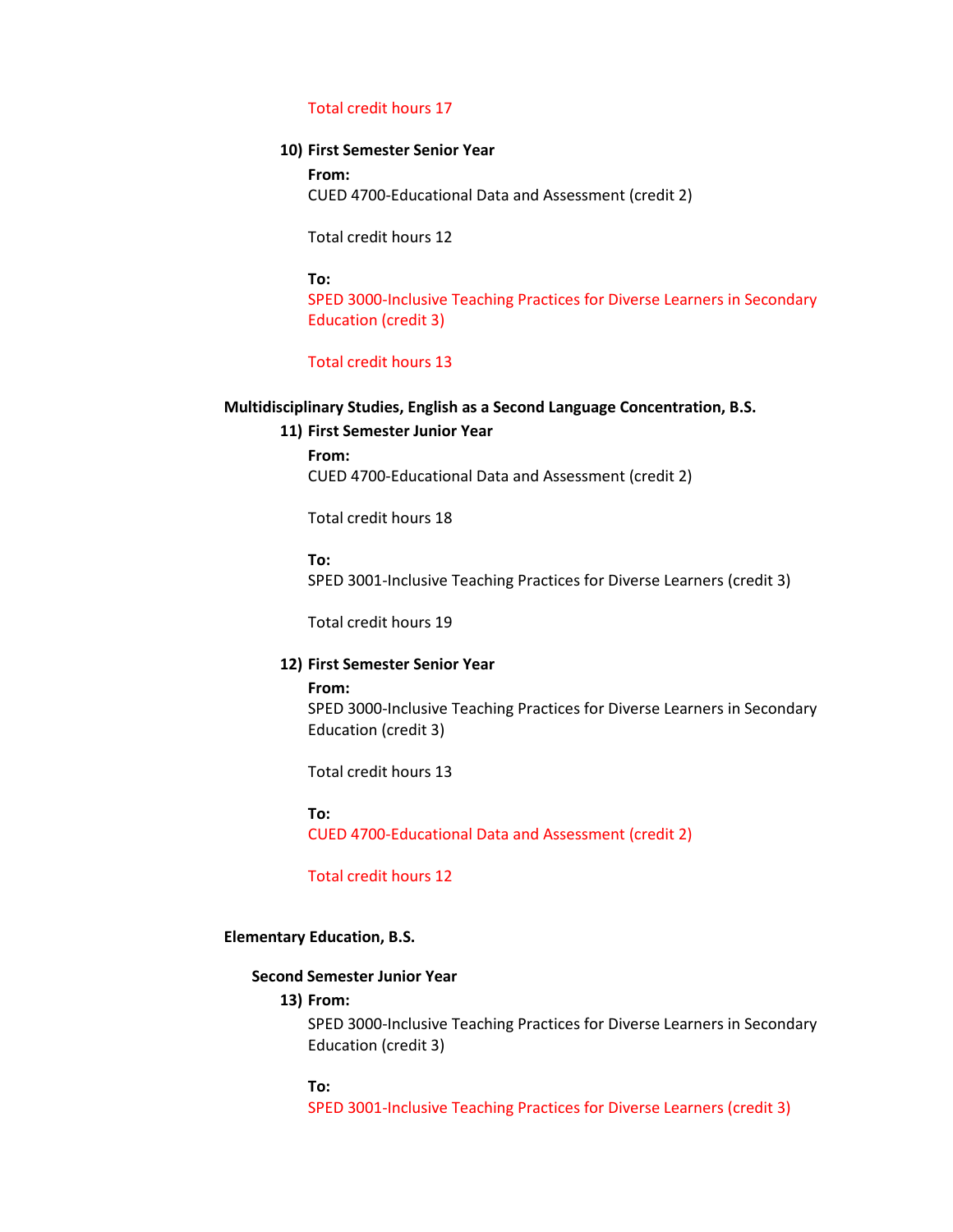**Motion to approve**. Darron Smith **Second**. Julie Baker **Vote.** Motion carried

### **C. Termination of Concentration.**

The department of Curriculum and Instruction requests the termination of both the Special Education, SE Interventionist K-8 and the Special Education, Comprehensive Program concentrations. In Fall of 2020 we established a new combined program that incorporates both of these programs. All students in the existing SE Interventionist K-8 or Comprehensive Program concentrations will have either graduated or changed their major to the new combined concentration by Fall 2022.

**Motion to approve**. Julie Galloway **Second**. Julie Baker **Vote.** Motion carried

### **8. Human Ecology**

**A. Course Additions.**

**1)** HEC 3305 **3315** Portfolio Design Lec 2. Credit 2.

Exploration of methods to prepare a portfolio comprised of completed design works, both theoretical and practical. Evaluation and demonstration of portfolio presentation methods, including aspects of professionalism, based on the student's specific area of study.

### *\*Friendly Amendment: Course HEC 3305 has been changed to HEC 3315: Portfolio Design.*

### **Course Changes.**

**2) From**: HEC 2311 Practicum Merchandising and Design Credit 1.

**To**: HEC 2315 Practicum Merchandising and Design Credit 3.

It was discovered the Merchandising and Design curriculum totaled 123 credits. To correct that there is a removal of 3 credits of Electives:

### **3) Merchandising and Design**

From: Second Semester of Sophomore Year, HEC 2311 1 credit Total credits: 13 credits

To: Second Semester of Sophomore Year, HEC 2311 3 credits Total Credits: 15 credits

*\*Friendly Amendment: The course should be HEC 2315 not 2311.* 

From: First Semester of Junior Year, HEC 3025 1 credit Total credits: 16 credits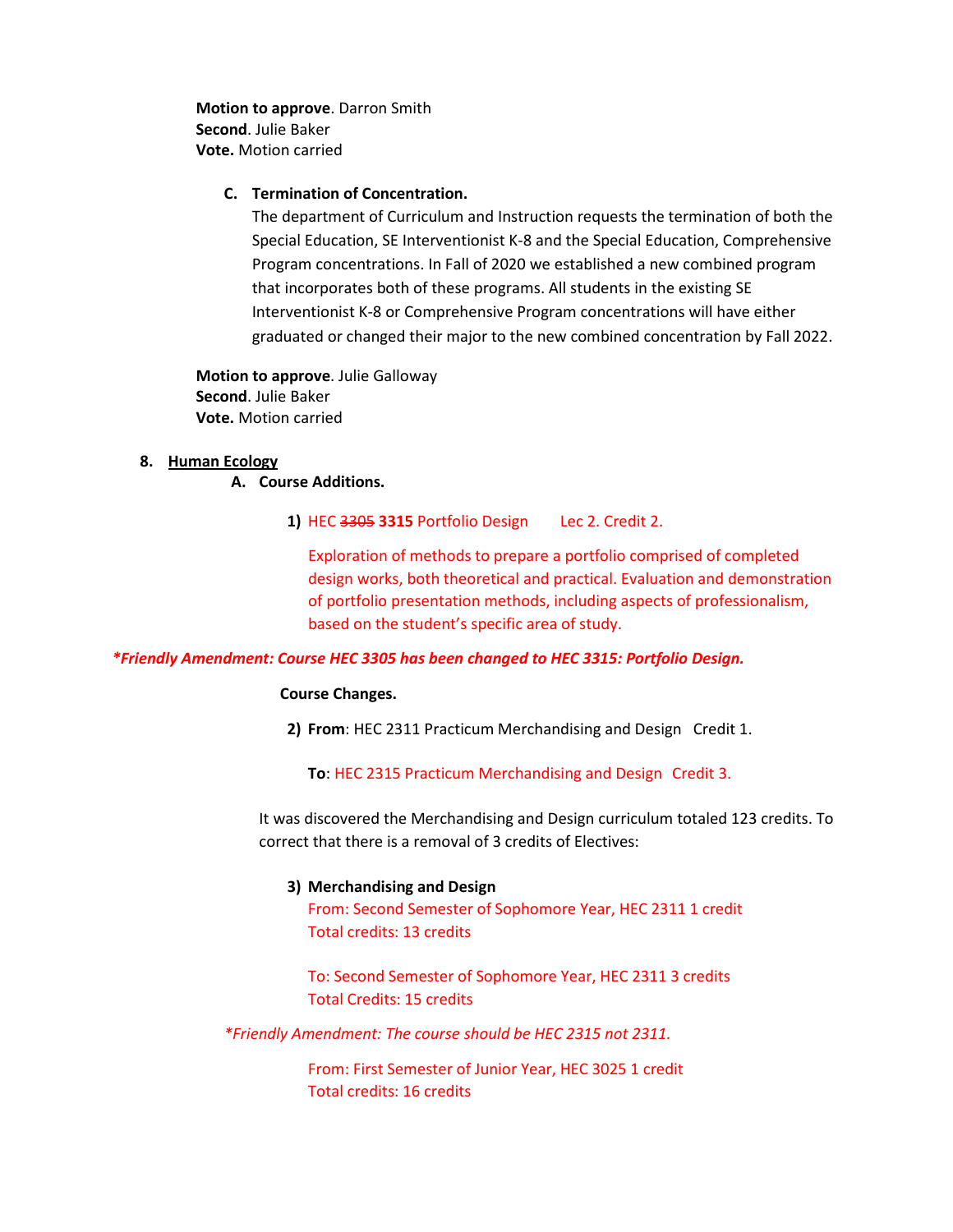To: First semester of Junior Year, Remove HEC 3025 Total Credits: 15 Credits

From: Second Semester of Junior Year, HEC 3275 3 credits Electives Credit 6. Total Credits: 18 credits (actually 21 credits)

To: Second Semester of Junior Year, Remove HEC 3275 Add: HEC 3305 Portfolio Design, 2 credits Electives Credit 3. Total credits: 17 credits

Curriculum Change: Housing and Design Curriculum From: Second Semester Junior Year, Elective Credit 4, HEC 3025 Total Credits: 17 credits

To: Second Semester Junior Year, Elective Credit 3, Remove HEC 3025 Add: HEC 3305 Portfolio Design 2 credits Total Credits: 17 credits

**Motion to approve**. Darron Smith **Second**. Julie Baker **Vote.** Motion carried

### **B. Concentration Name Change.**

The School of Human Ecology requests to change the name of the Child Development and Family Relations concentration.

FROM: Child Development and Family Relations (CDFR)

TO: Human Development and Family Science (HDFS)

Date for Implementation: Fall 2022

**Motion to approve**. Darron Smith **Second**. Julie Baker **Vote.** Motion carried

# **9. Interdisciplinary Studies**

# **A. Course Additions.**

**1)** LIST 4210 Introduction to Project Management Expectations & Methodologies Lec. 3. Credit 3. Prerequisite: None Course Description: This course is designed to equip the student with the needed background to apply for introductory-level roles in project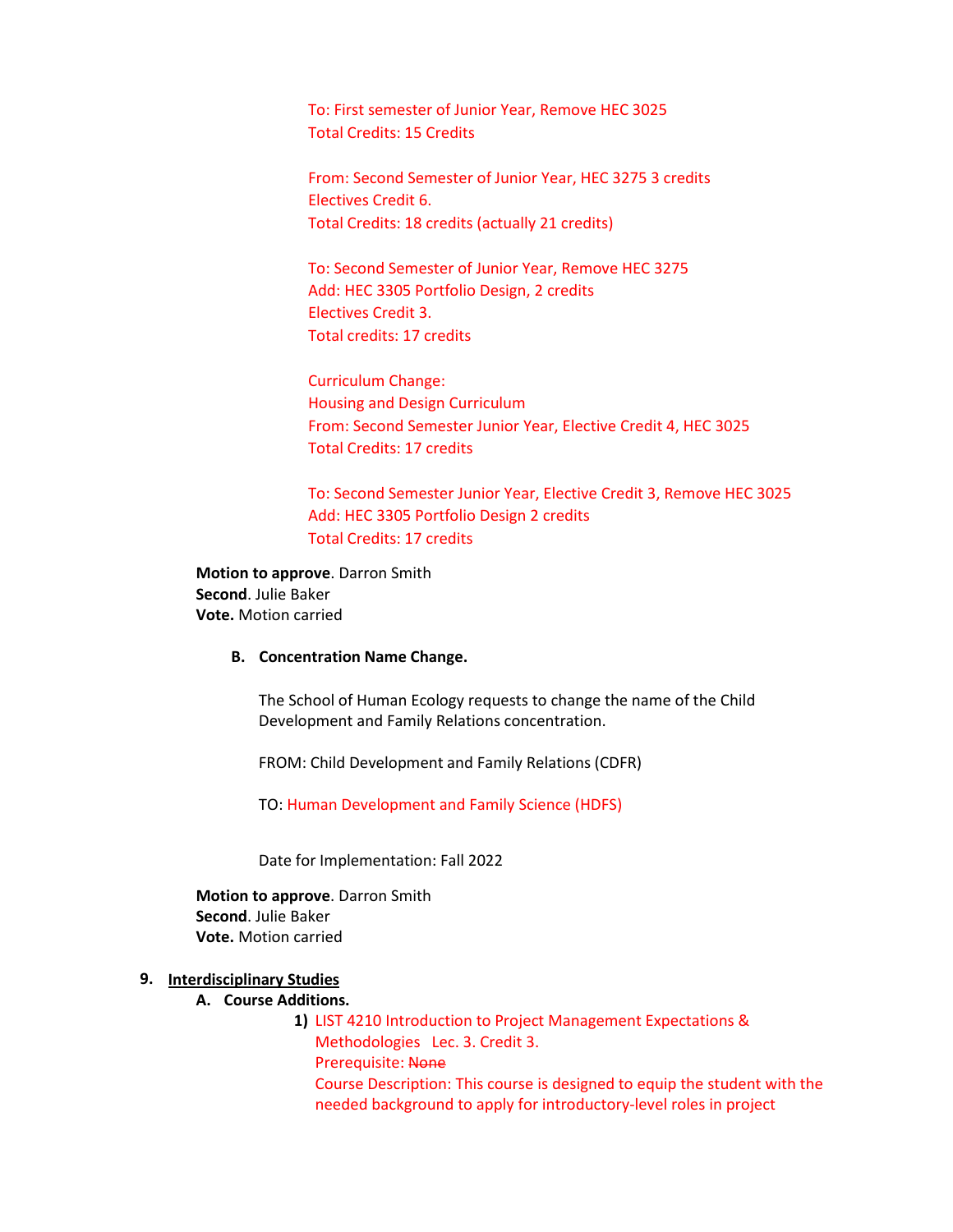management. Project managers play a key role in leading, planning and implementing critical projects to help their organizations succeed. In this course, students will discover foundational project management terminology and gain a deeper understanding of the role and responsibilities of a project manager.

# *\*Friendly Amendment: LIST 4210 will be switched to a 3215 course number instead to be a prerequisite for the remaining project management courses in this agenda item.*

**2)** LIST 4220 Project Management: Processes and Development Strategies Lec. 3. Credit 3.

Prerequisite: None

Course Description: The world of project management is changing. Industry no longer relies on a single project management process to complete all project work, instead they use multiple processes all tailored to their needs. This course is designed to take a deep dive view in the world of project management processes leveraged in industries today. At the completion of the class, students will have a better understanding of the processes to include predictive (Waterfall), adaptive (SCRUM), and hybrid processes.

# *\*Friendly Amendment: This course will not be added as a new course and will be tabled for another UCC meeting once the department of Computer Science has met with Interdisciplinary Studies and other faculty members to discuss how this will affect their department programs.*

**Motion to Table**. Holly Stretz **Second**. Julie Baker **Vote.** Motion carried

# *Opposed to table this course addition: Mike Gotcher, Julie Baker, Darron Smith, Julie Galloway*

**3)** LIST 4250 Project Management: Schedule and Finance Lec. 3. Credit 3. Prerequisite: None

Course Description: This course is designed to take a deep approach into both the schedule and financial activities used by project managers today. In this class, students will learn how to both plan and estimate activities to include how to create a schedule baseline, develop a network diagram, estimate activity durations, and develop a schedule and build financial estimates. In addition, students will learn critical terms such as critical path, late start, late finish, early start, and early finish

# *\*Friendly Amendment: This course will have a prerequisite of LIST 3215: Introduction to Project Management Expectations & Methodologies.*

**4)** LIST 4260 Project Management: Risk Mitigation, Assessment and Quality Assurance Lec. 3. Credit 3. Prerequisite: None Course Description: This course provides an overview of risk mitigation with a focus on project management models, risk assessment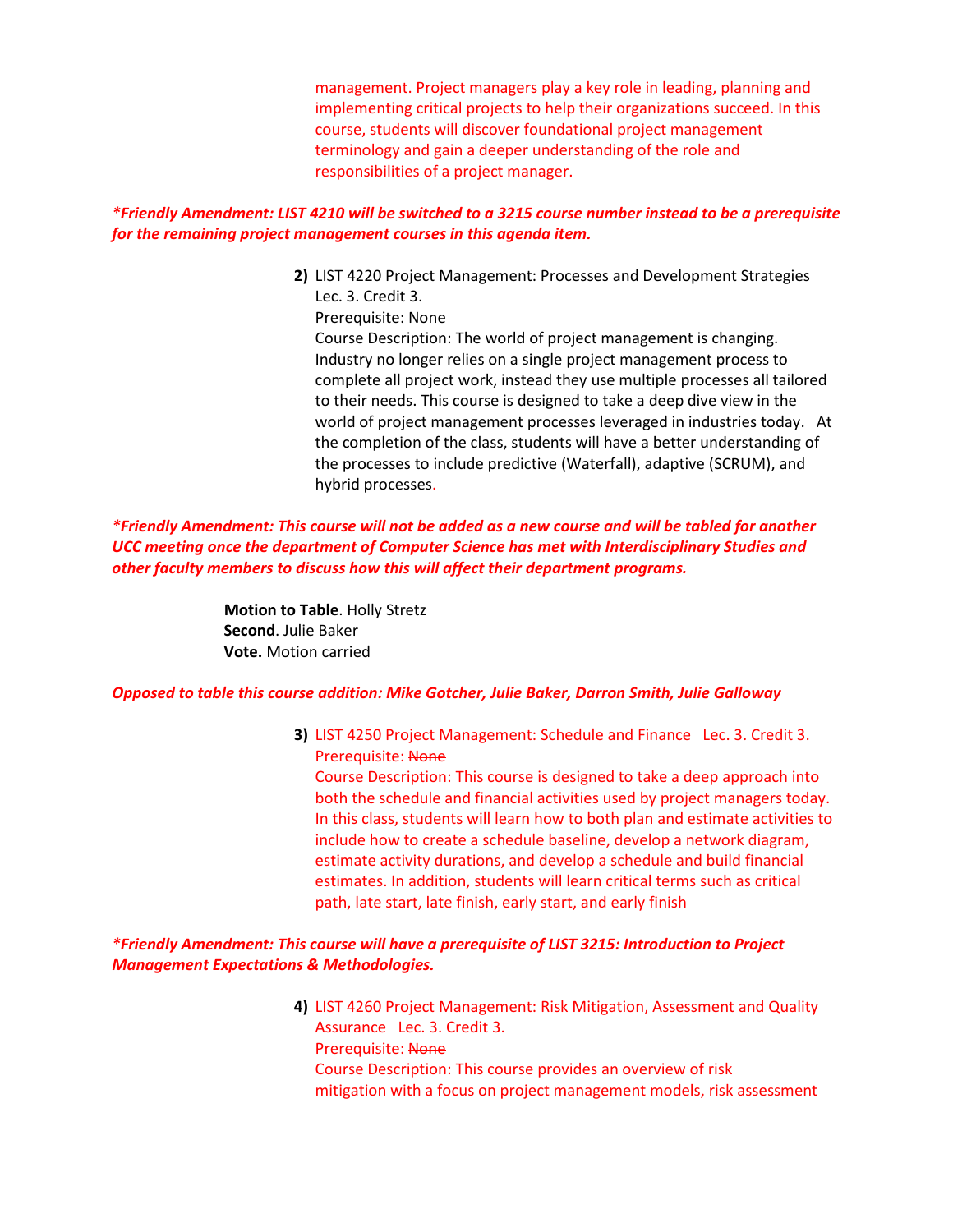including FMEA analysis, and includes a comprehensive introduction to standards organization and their purpose. Course topics will include: (a) continuous risk assessment models, (b) continuous process improvement, (c) LEAN Management principles, and (d) Make or Break Quality assessment. Case studies will be analyzed in each area, and each student will be required to assess and develop mitigation strategies relating to risk and quality management.

# *\*Friendly Amendment: This course will have a prerequisite of LIST 3215: Introduction to Project Management Expectations & Methodologies*

**5)** LIST 4280 Project Management for IT Professional Lec. 3. Credit 3. Prerequisite: None

Course Description: This course provides an overview of strategic project planning and execution in IT delivery and administration with a focus on project management models, tools, planning, analysis, and assessment. This course explores strategies to provide successful oversight of information technology projects that an organization undertakes. Topics include planning, budgeting, executing, leading, troubleshooting, and maintaining IT projects.

# *\*Friendly Amendment: This course will not be added as a new course and will be tabled for another UCC meeting once the department of Computer Science has met with Interdisciplinary Studies and other faculty members to discuss how this will affect their department programs.*

**Motion to Table**. Holly Stretz **Second**. Julie Baker **Vote.** Motion carried

### *Opposed to table this course addition: Mike Gotcher, Julie Baker, Darron Smith, Julie Galloway*

**6)** LIST 4290 Project Management for Healthcare Administration Lec. 3 Credit 3.

### Prerequisite: None

Course Description: This course provides an overview of strategic project planning and execution in healthcare delivery and administration with a focus on project management models, tools, planning, analysis, and assessment. Course topics will include: (a) healthcare strategy development, (b) market structure and product life cycle, (c) business model development and disruptive innovation, (d) stakeholders and organizational goals, and (e) implementing, monitoring, and evaluating strategies. Case studies will be explored, and each student will be required to develop a strategic project plan on a topic aligned with their healthcare interests.

# *\*Friendly Amendment: This course will have a prerequisite of LIST 3215: Introduction to Project Management Expectations & Methodologies*

**Motion to approve**. Darron Smith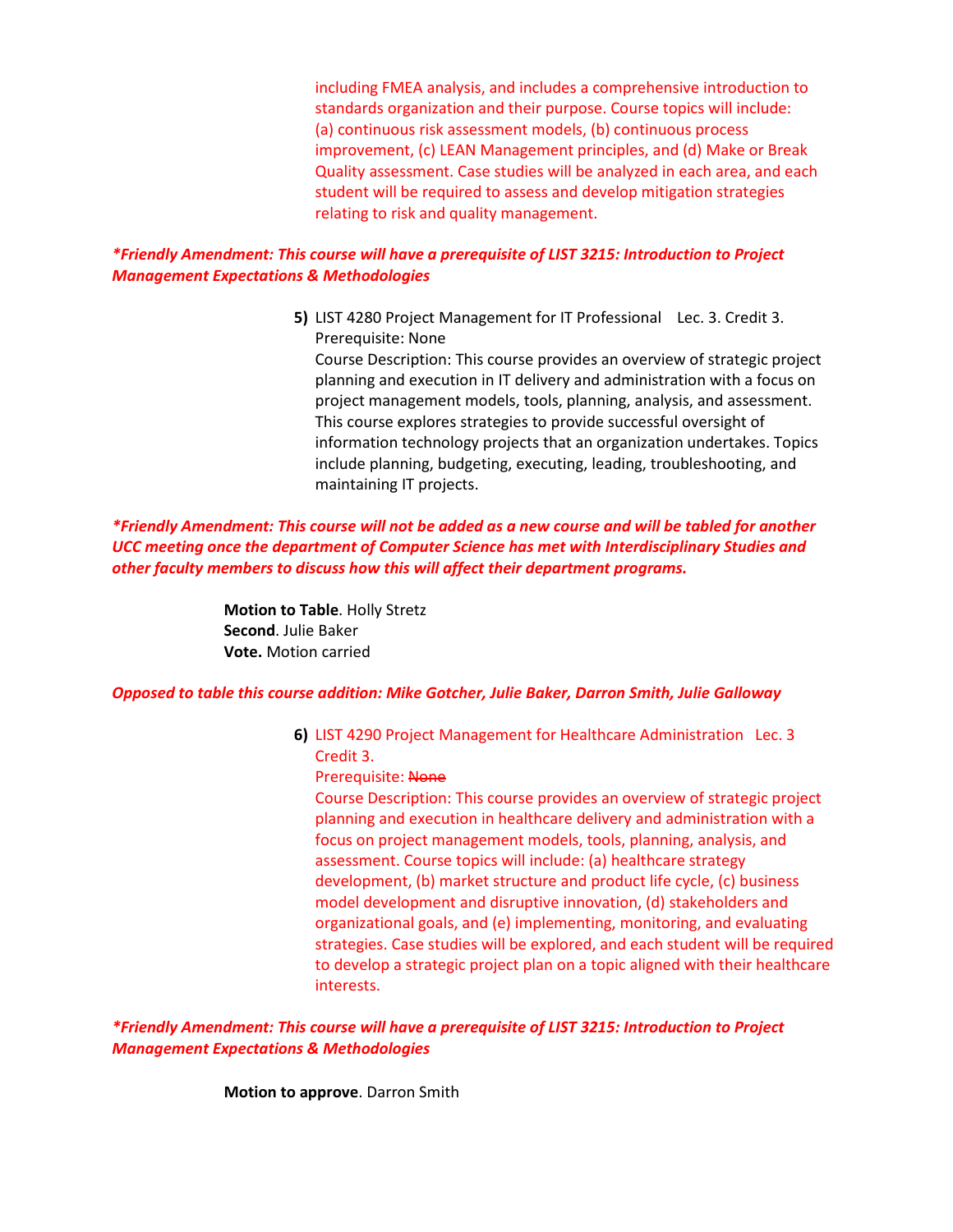**Second**. Julie Baker **Vote.** Motion carried

### **B. Addition of Minor.**

This agenda item has been withdrawn. No voting.

# **C. Course Additions.**

**1)** LIST 4590: American Sign Language 3 Lec 3, Lab 0, Credit 3 Pre-requisites: ASL 1 and ASL 2 or Instructor Approval Course Description: This course is an advanced study of American Sign Language. The focus is on developing advanced principles and skills of American Sign Language through cultural appreciation and non-verbal instruction. Emphasis is placed on Deaf culture and Deaf people in history, visual training, sign vocabulary acquisition, comprehension, classifiers, and communicative skills development, as well as basic structural and grammatical patterns of ASL discourse.

**Motion to approve**. Darron Smith **Second**. Julie Baker **Vote.** Motion carried

# **10. English**

# **A. New Course Proposal.**

**1)** THEA 3002 Fundamentals of Playwriting Lec. 3. Credit 3. Course Description: An introduction to the art and craft of writing plays, by analyzing character, actions, ideas, language, spectacle, and music

### **Curriculum Change.**

**2)** Add THEA 3002 Fundamentals of Playwriting to the list of THEA electives

### **From**:

THEA 1015 Acting I THEA 2110 Play Production THEA 3000 History of the Theatre THEA 3001 Theatre Special Topics THEA 3600 Film Studies (may be taken more than once) THEA 4400 (5400) Dramatic Literature THEA 4500 (5500) Creative Dramatics THEA 4600 Theatre Internship

# **To**:

THEA 1015 THEA Acting I THEA 2110 Play Production (may be taken more than once) THEA 3000 History of the Theatre THEA 3001 Theatre Special Topics THEA 3002 Fundamentals of Playwriting THEA 3600 Film Studies (may be taken more than once) THEA 4400 (5400) Dramatic Literature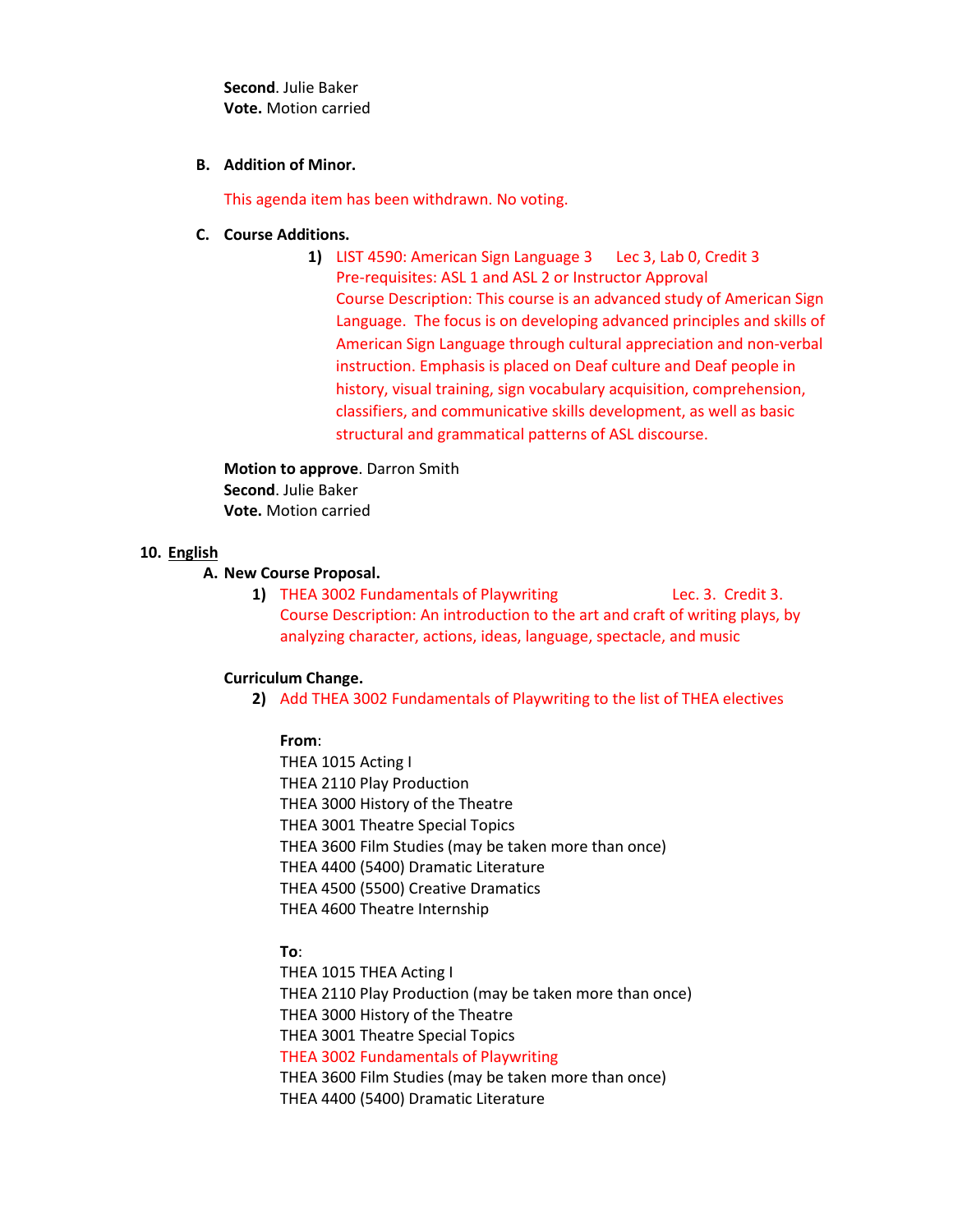THEA 4500 (5500) Creative Dramatics THEA 4600 Theatre Internship

**Motion to approve**. Darron Smith **Second**. Julie Baker **Vote**. Motion carried

### **B. Course Deletion/Curriculum Changes.**

- **1)** Delete UNIV 1020 from the curricula of the following concentrations in the English major: Creative Writing, Language and Rhetoric, Literature, Professional and Technical Communication, Theatre
- **2)** Change the number of electives in each concentration as follows:

Creative Writing: Change the hours of electives from 3 to 4 in the second year, first semester.

Language and Rhetoric : Change the hours electives from 3 to 4 in the second year, first semester.

Literature: Change the hours of electives from 3 to 4 in the second year, first semester.

Professional and Technical Communication: Change the hours of electives from 3 to 4 in the first year, second semester.

Theatre: Change the hours of electives from 3 to 4 in the third year, first semester

**Motion to approve**. Holly Stretz **Second**. Julie Baker **Vote.** Motion carried

### **C. Addition of Certificate.**

Add the following language to create a Certificate in Technical Writing and Communication to the English Department and the College of Arts and Sciences:

**Certificate in Technical Writing and Communication (18 Credit Hours)**

Oral Communication Course (3 credit hours) PC 2500, Communicating in the Professions (Credit: 3) or COMM 2025, Fundamentals of Communication (Credit: 3) Technical Writing Core (9 credit hours): PC/ENGL 3250, Professional Communication I (Credit: 3) PC 4940 (5940), Technical Editing (Credit: 3) PC 4990 (5990), Grant and Business Proposal Writing (Credit: 3)

Elective Courses (6 credit hours from the list below): PC/WEBD 3700, Information Design in the Professions (Credit: 3)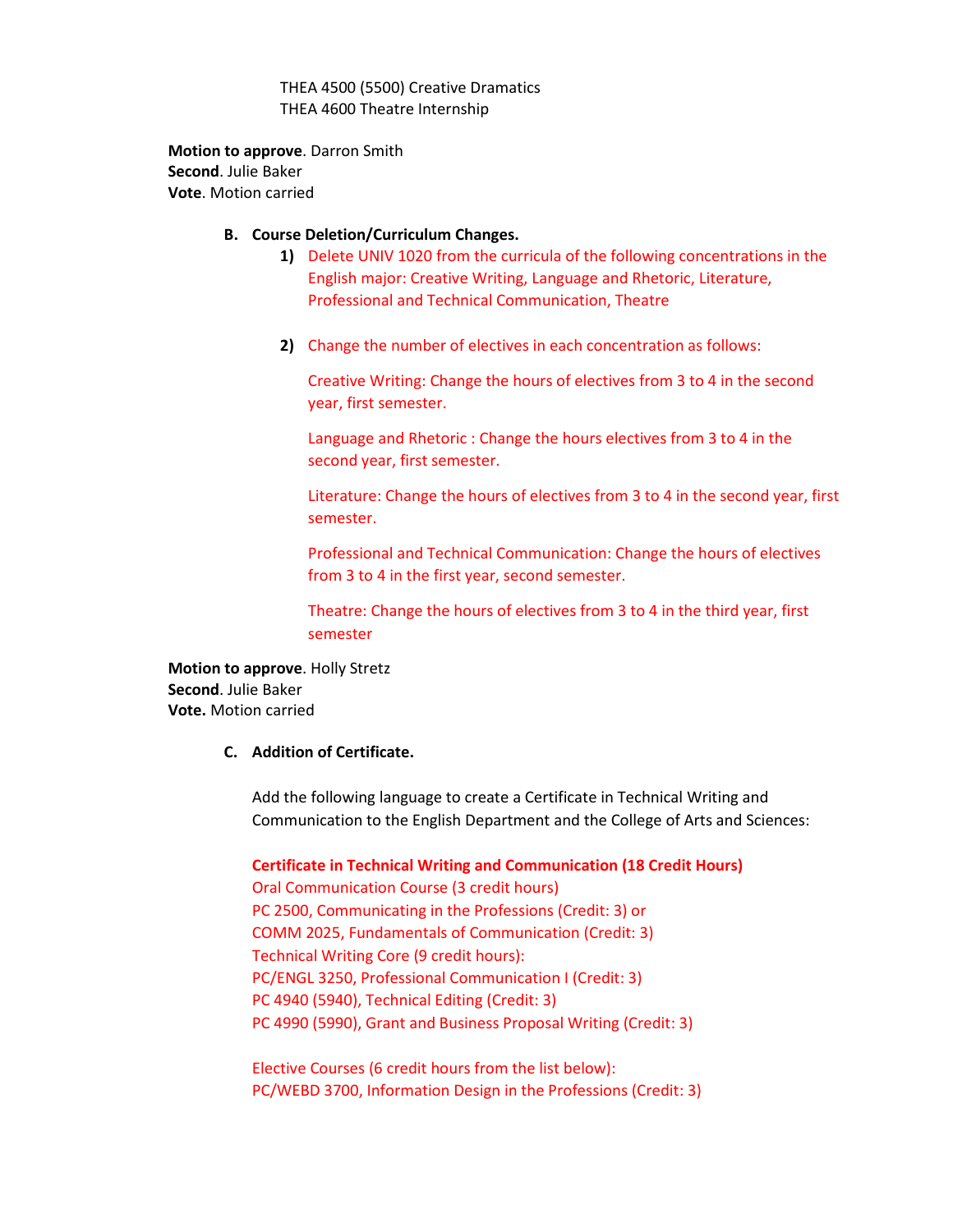PC 3750, Ethics in the Professions (Credit: 3) PC 4850 (5850), Internship (Credit: 3) PC 4950 (5950), Topics in Professional and Technical Communication (Credit: 3) PC 4970 (5970), Professional Communication II (Credit: 3)

Students will complete an electronic portfolio, based on the courses completed. This portfolio, a digital repository of student work, will consist of four "artifacts" from completed coursework, which could include reports, grant proposals, edited documents, a poster, video, or other digitally designed visual aid, such as an infographic. Students will upload these documents to a non-University site so that their work will be accessible following graduation. During their final semester of certificate completion, students will present their electronic portfolio during a dead hour as a public celebration and recognition of their work.

**Motion to approve**. Darron Smith **Second**. Julie Baker **Vote.** Motion carried

#### **11. Communication**

**A. Name and Description Change of a Minor.**

**From:**  Communication Minor Curriculum: A minor in Communication will consist of:

COMM 2025 - Fundamentals of Communication Credit: 3. or PC 2500 - Communicating in the Professions Credit: 3.

The minor will consist of 4 additional courses offered by the Communication Studies Program, two of the courses must be upper division (3000 and above). JOUR 1110 and JOUR 2200 can be applied to the minor in communication.

**To**:

Communication Studies Minor Curriculum: A minor in Communication Studies will consist of:

COMM 2025 - Fundamentals of Communication Credit: 3. or PC 2500 - Communicating in the Professions Credit: 3.

The minor will consist of 12 additional credit hours offered by the Communication Studies Program, of those six credit hours must be upper division (3000 and above).

**Motion to approve**. Darron Smith **Second**. Julie Baker **Vote.** Motion carried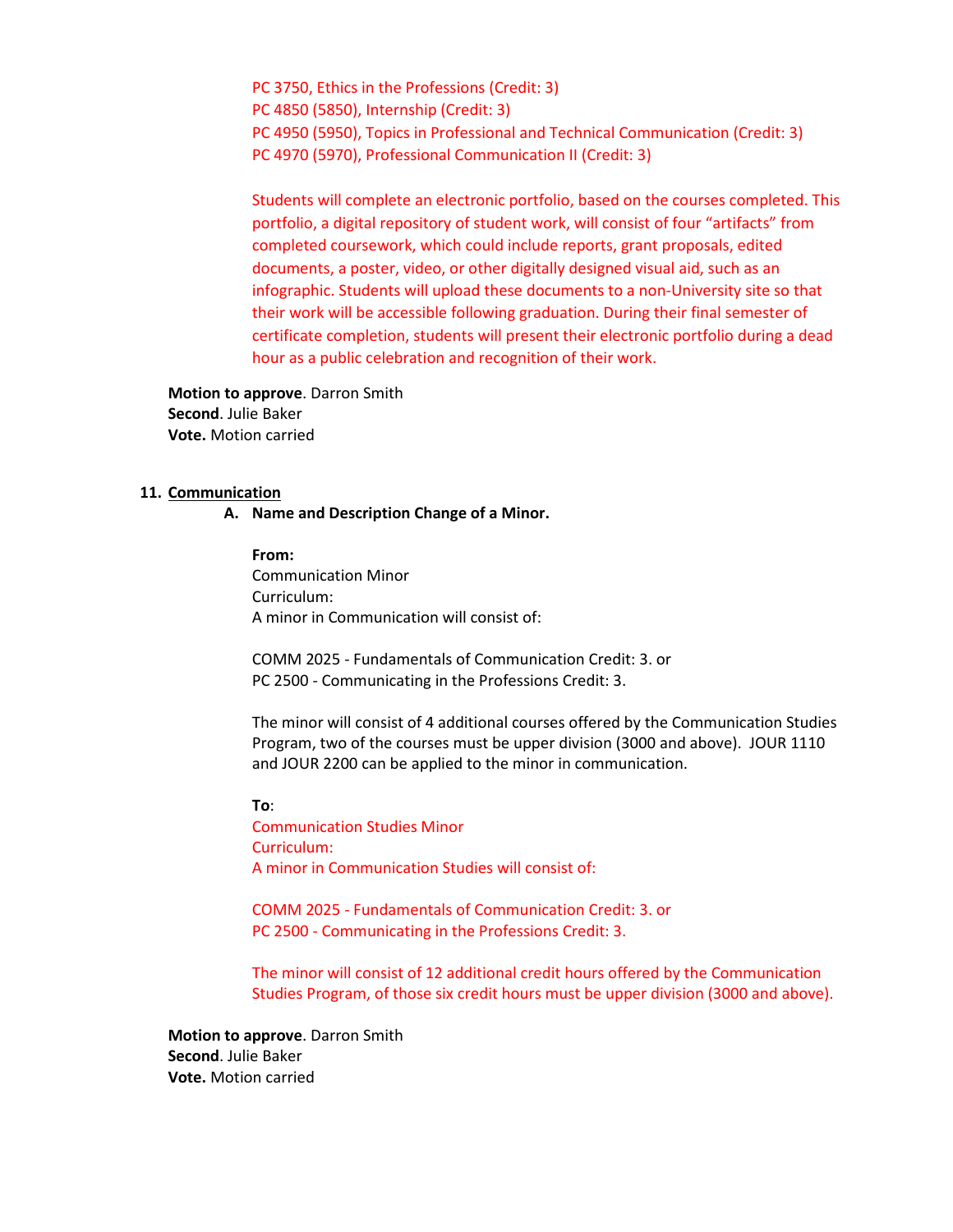### **B. Deletion and Addition of Course.**

### **1) Deletion**.

Delete Journalism News Editorial and Public Relations option area of Writing Fiction/Non-Fiction:

Change to Writing: Fiction/Non-Fiction emphasis area Delete JOUR4843 (5843) Special Problems Credit 3.

### **2) Addition**.

Add Journalism News Editorial and Public Relations option area of Writing Friction/Non-Fiction:

Addition to Writing: Fiction/Non-Fiction emphasis area Add JOUR4870-72 Independent Study Credit 3.

**Motion to approve**. Darron Smith **Second**. Julie Baker **Vote.** Motion carried

### **12. Art, Craft & Design**

### **A. Addition of New Academic Program.**

The School of Art, Craft & Design seeks to add the BS degree to expand degree offerings that capitalize on the strong STEM programming already in place at TN Tech by providing an avenue for and culture that promotes cross-curricular collaboration and to better serve a growing portion of our student population as we experience an increase of transfer students, students entering with significant dual-enrollment credits, and/or students not wishing or unable to complete the requirements of the rigorous professional BFA degree which has little curricular flexibility. We anticipate higher student retention and enrollment as a result of the additional degree offering.

This program will provide additional educational opportunities and graduation pathways for students wishing to major in studio art in an accredited, regionally accessible program. The degree title is intended to reflect a contemporary, wideranging, and interdisciplinary art approach, preparing students for numerous potential directions in visual art, craft, design, or other fields of study. The flexible curriculum inherent in the BS program will balance out the rigid curriculum of our existing professional BFA degree. The learned skills in the BS program can lead to career development as an artist, in broader career fields, or preparation for advanced study. Every art or design practitioner today must have a capacity to function across the boundaries of existing specializations and the ability to interact effectively in a team involving a range of specialists from a wide range of fields. Therefore, this program provides students with a broad knowledge of a variety of art forms and practices along with academic inquiry in other disciplines thus aiding in their future career success by developing their ability to better navigate the ever-increasing interdisciplinarity of today's art career landscape. To capitalize on the inherent strengths of our University's offerings and history as a technological university, we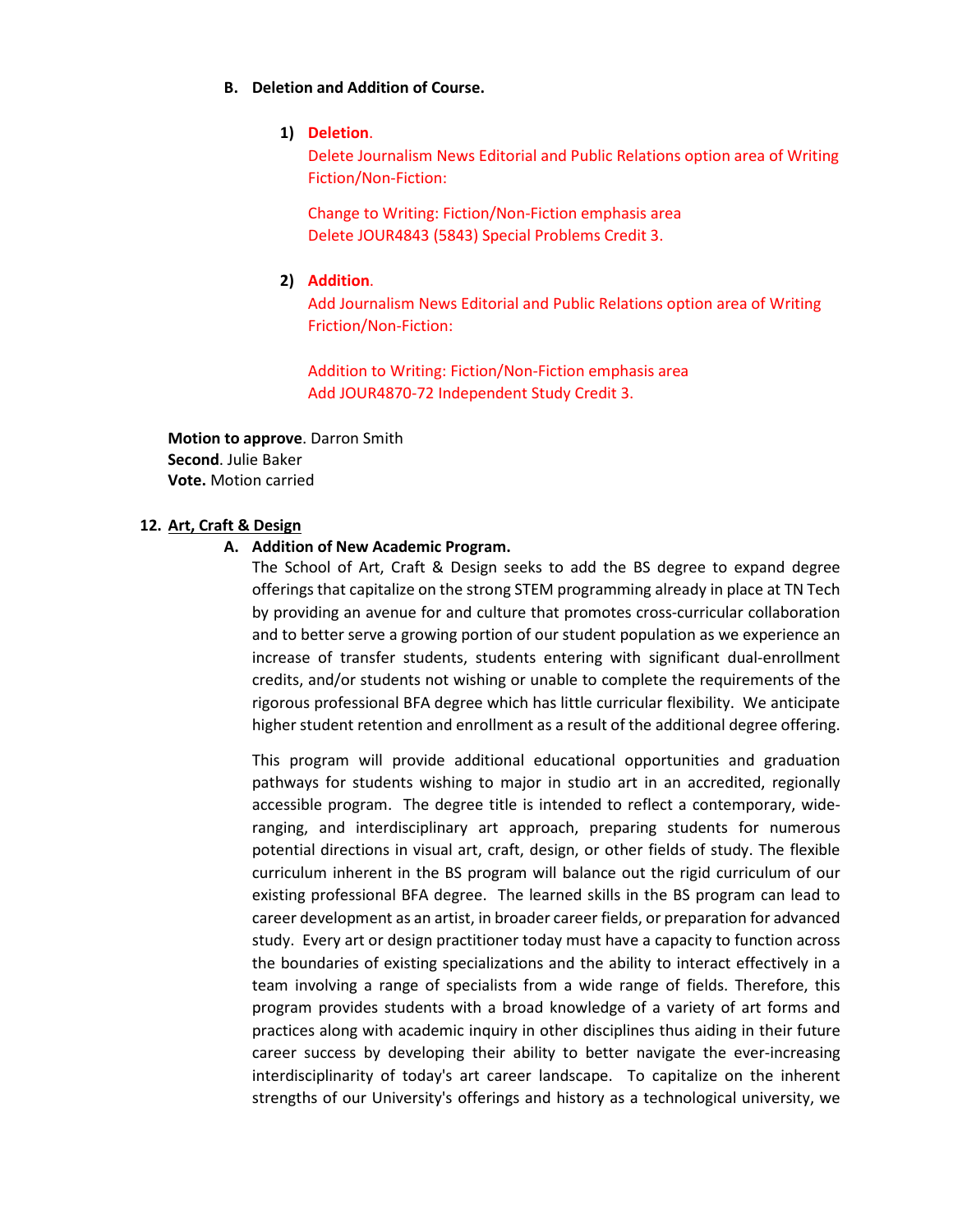have purposely chosen to pursue the BS rather than a BA. We intend that the BS degree will create natural and less restrictive opportunities for collaboration with TN Tech's strong STEM programs; the marriage of these disciplines is rife with possibility. The degree proposal provides new and expanded offerings that provide nimbleness and which is in alignment with departmental, institutional, and THEC's overall goals and mission. As the degree program develops, we intend to create new minors to formalize and further support the cross-disciplinary opportunities. For example, the creation of a Fine Arts Business minor or a STEAM minor. Conversely, the proposed degree plan may have the potential to appeal to STEM students who may choose to double-major and/or for whom the STEM-specific program, ultimately, might not suit well. To date, our art students have participated in cross-disciplinary collaboration as extra-curricular activities. For example, our Design students collaborated with nursing students to create an app to assist nursing/patients. A student in our metals studio collaborated with geology on identifying, harvesting, and cutting stones for use in one-of-a-kind jewelry. Our STEM-focused university setting is riddled with possibilities but the curricular mechanism to support, and formally recognize these cross-disciplinary efforts through earned credits towards graduation, is absent and needed. The proposed BS is the more logical and appropriate degree offering given the STEM focus and culture of TN Tech.

The School of Art, Craft & Design is a NASAD (National Association of Schools of Art and Design) department; the proposed Bachelor of Science degree will meet both University and NASAD standards to ensure our continued accreditation.

Letters of support from Computer Science, Mechanical Engineering, and Chemical Engineering are included in Appendix 2 of the LON/NAPP.

**Motion to approve**. Darron Smith **Second**. Julie Baker **Vote.** Motion carried

### **13. Music**

#### **A. Course Addition.**

**1)** MUS 1076 - Beginning West African Drum, 0 credit section.

**Motion to approve**. Darron Smith **Second**. Julie Baker **Vote.** Motion carried

#### **14. Agriculture**

### **A. Course Deletions.**

- 1) AGRN/HEC 3610 Food Safety in Agritourism Planning
- 2) AGRN/HEC 3620 Food Safety in Agritourism Growing and Harvesting
- 3) AGRN/HEC 3630 Food Safety in Agritourism Postharvest

**Motion to approve**. Darron Smith **Second**. Mike Gotcher **Vote.** Motion carried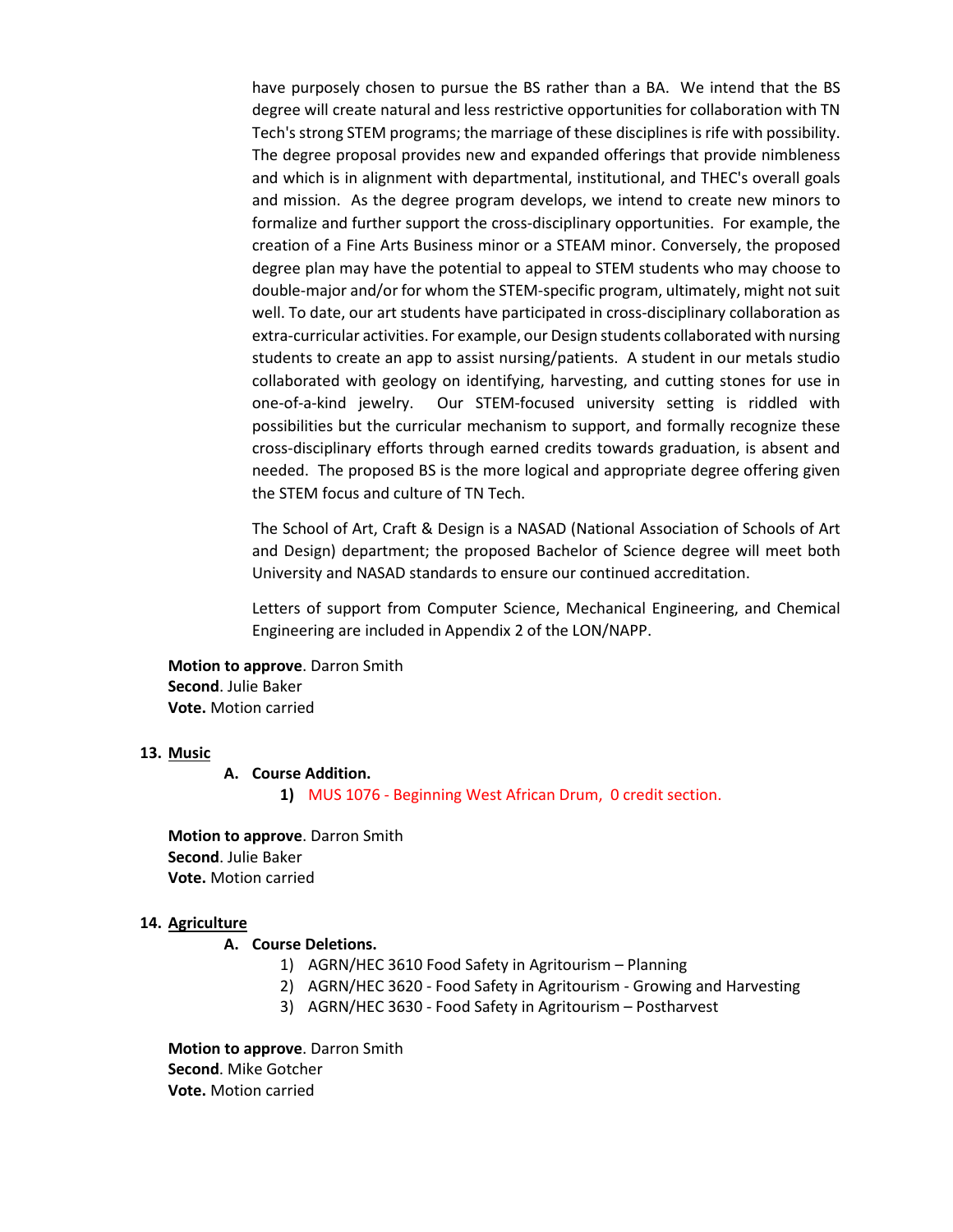#### **B. Academic Program Modification Proposal Changes.**

### **From:**

B.S. in Agriculture concentrations (Animal Science and Pre-Veterinary Since)

#### **To:**

B.S. in Animal Science with concentrations in Animal Science Industries and Pre-Veterinary Science

**Motion to approve**. Darron Smith **Second**. Julie Baker **Vote.** Motion carried

### **15. Economics, Finance, and Marketing**

### **A. Course Addition/Course Changes.**

**1)** FIN 4410 – Banking Advisory Board Lec. 3. Credit 3. Pre-requisite: Consent of instructor. In this course, students serve a bank partner in an advisory role. Students gain hands-on knowledge of bank operations and current trends in banking. Enrollment in Junior- and Seniorlevel FIN courses requires Junior Standing

#### **Course Changes.**

**2) From**:

FIN 3220 - Intermediate Financial Management Lec. 3. Credit 3. Prerequisite: FIN 3210. Leasing, dividend policy, capital structure, long-term financing, convertibles, and warrants. Enrollment in Junior- and Senior-level FIN courses requires Junior Standing. All business majors must have completed the Basic Business Program.

#### **To:**

FIN 3220 - Intermediate Financial Management Lec. 3. Credit 3. Prerequisite: FIN 3210. ECON 3610. Designed to build on and add to FIN 3210 tools and concepts. Topics include cash flow concepts and analysis, the corporate valuation approach, financial planning, cost of capital schedules, real options, decision trees in finance, capital structure, dividend policy. Enrollment in Junior- and Senior-level FIN courses requires Junior Standing.

#### **3) From**:

FIN 3420 - Commercial Banking I

Lec. 3. Credit 3.

Prerequisite: ECON 3320. Bank operations, including policy making and management of assets, liabilities and capital. Enrollment in Junior- and Senior-level FIN courses requires Junior Standing. All business majors must have completed the Basic Business Program.

#### **To**:

FIN 3420 - Commercial Banking I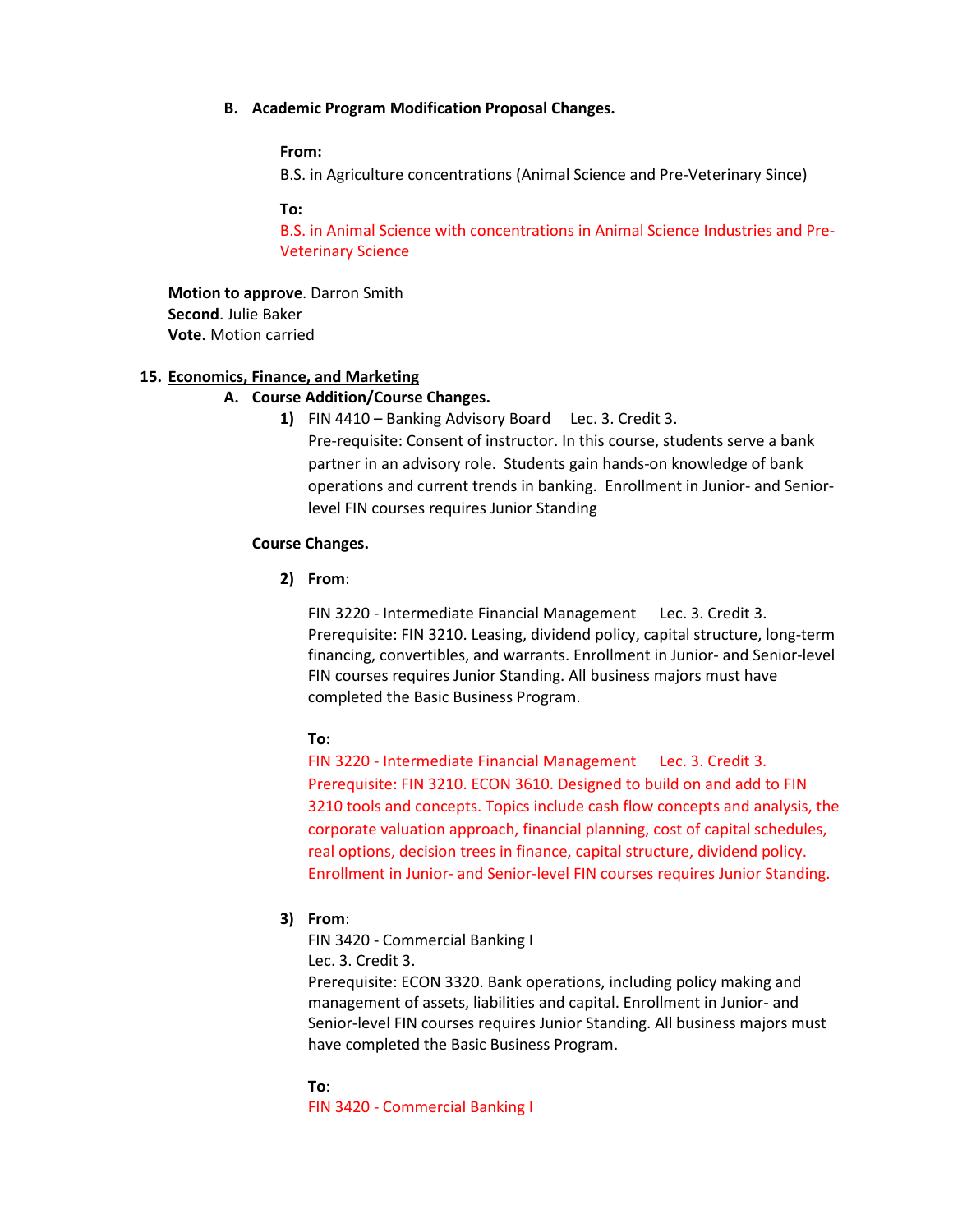# Lec. 3. Credit 3.

Bank operations, including policy making and management of assets, liabilities and capital. Enrollment in Junior- and Senior-level FIN courses requires Junior Standing.

# **4) From**:

FIN 4230 - Advanced Financial Decision Analysis Lec. 3. Credit 3.

Prerequisite: FIN 3220, ECON 3610 and FIN 3830. Cash-flow analysis, budgeting, NPV, financial ratio analysis, financial planning, and use of microcomputers in finance. Enrollment in Junior- and Senior-level FIN courses requires Junior Standing. All business majors must have completed the Basic Business Program.

# **To**:

FIN 4230 - Advanced Financial Decision Analysis Lec. 3. Credit 3.

Prerequisite: FIN 3220, ECON 3610 and FIN 3830. Capstone individual oral presentation of written financial ratio analysis using actual firm data. Advanced time value of money applications in valuation, capital budgeting and money management. Leasing, working capital management, use of Excel in finance. Enrollment in Junior- and Senior-level FIN courses requires Junior Standing.

### **5) From**:

FIN 4420 - Commercial Banking II

Lec. 3. Credit 3.

Prerequisite: ECON 3320 and FIN 3420 or consent of instructor. This course serves as the capstone course in banking and provides students with an indepth look at current challenges and opportunities faced by commercial bank managers. Contemporary regulatory issues, new products and delivery systems, and social concerns related to commercial banking are also examined. All business majors must have completed the Basic Business Program.

### **To**:

FIN 4420 - Commercial Banking II Lec. 3. Credit 3.

Prerequisite: FIN 3420 or FIN 4410. This course serves as the capstone course in banking and provides students with an in-depth look at current challenges and opportunities faced by commercial bank managers. Contemporary regulatory issues, new products and delivery systems, and social concerns related to commercial banking are also examined. Enrollment in Junior- and Senior-level FIN courses requires Junior Standing.

### **6) From**:

FIN 4910 - Multinational Financial Management Lec. 3. Credit 3.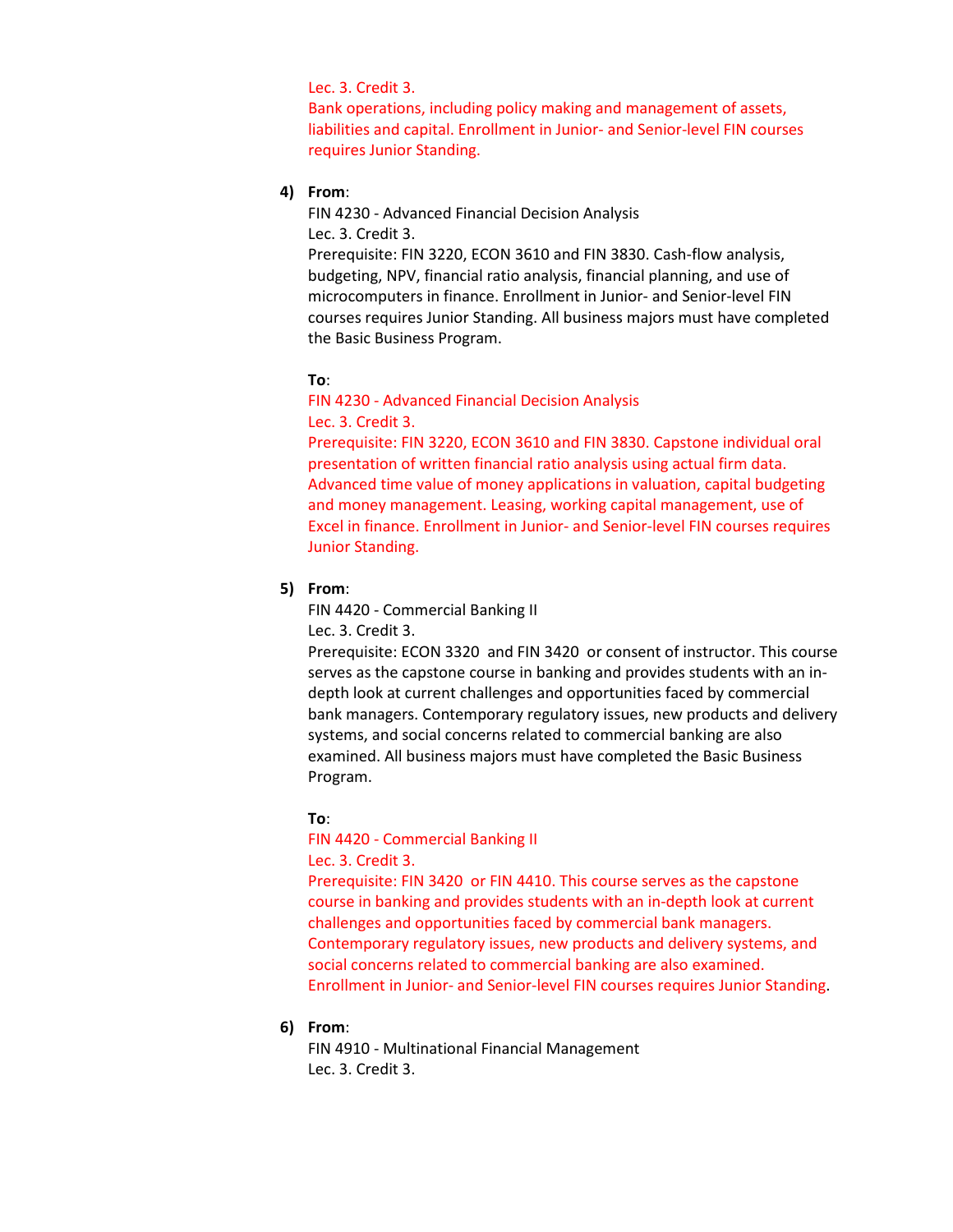Prerequisite: FIN 3210. International markets and instruments, global financing strategies, global capital budgeting, global working capital management, and international tax planning. Enrollment in Junior- and Senior-level FIN courses requires Junior Standing. All business majors must have completed the Basic Business Program.

### **To**:

FIN 4910 - Multinational Financial Management Lec. 3. Credit 3.

Prerequisite: FIN 3210. This course explores financial decision-making in an international environment. The course includes examination of the internationalization decision, international financial markets, and risk management with emphasis on the foreign exchange market. Enrollment in Junior- and Senior-level FIN courses requires Junior Standing.

**Motion to approve**. Darron Smith **Second**. Julie Baker **Vote.** Motion carried

### **Curriculum Changes:**

### **B.S.B.A in Finance**

- **1)** The Finance faculty requests to remove "FIN 4910 or ECON 4510" as a requirement to the finance degree. Currently, FIN 4910 is a requirement for all finance majors and ECON 4510 is formally listed as an alternative to FIN 4910. Given the COB initiative to address international issues in core classes, the finance faculty support removing this course as a requirement for the major. This course will still be available as an elective course for finance majors.
- **2)** In making the change, the faculty would like to remove the current practice that FIN 4910/ECON 4510 are interchangeable. Instead, the faculty propose that ECON 4510 be added to the list of economics alternatives that can count for one finance elective. The updated list would include: ECON 3810 (Intermediate Microeconomics), ECON 3820 (Intermediate Macroeconomics), and ECON 4510 (International Trade and Finance).
- **3)** The Finance faculty request FIN 2000 be added as a requirement to the finance major. Currently, FIN 2000 is counted as a business elective for finance majors, and many of our students use this option. Adding FIN 2000 as a required course would give our students exposure to an important area of finance and improve our recruitment and retention efforts because FIN 2000 is a sophomore level course.
- **4)** The Finance faculty request an increase from three finance electives (9 credit hours) to four (12 credit hours) finance electives. This change allows for removing FIN 4910 and adding FIN 2000 as a requirement to the finance major without reducing the program's rigor. If approved, the change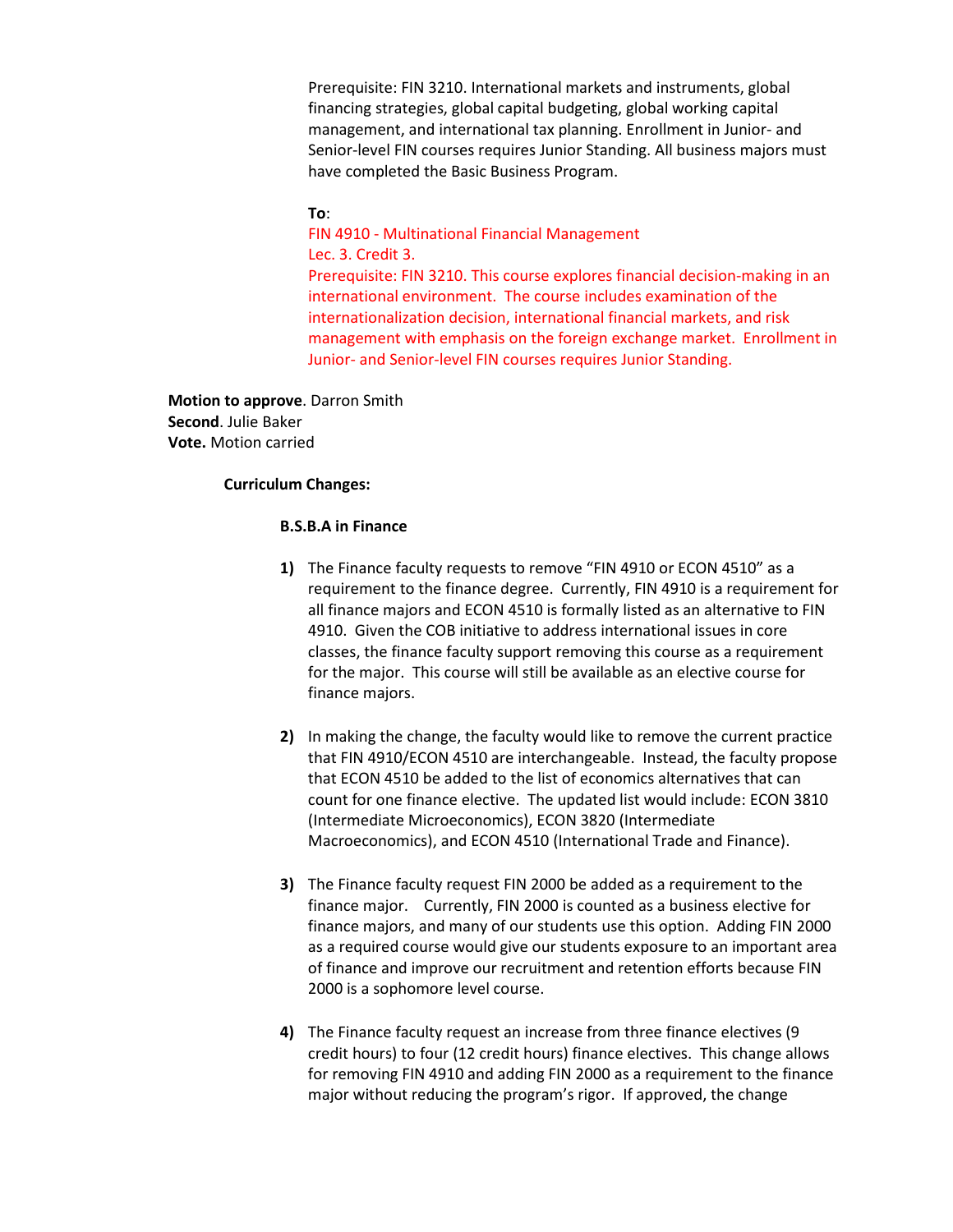reduces the number of general electives in the finance major from 10 to 7 hours.

**Motion to approve**. Darron Smith **Second**. Julie Baker **Vote.** Motion carried

# **B. Course Additions/Course Changes.**

- **1)** MKT4205 Design Thinking (3 hours) (Prerequisite- MKT3400 and a senior-level course or the consent of instructor) MKT4200 introduces students to Design Thinking processes that provide ways to transform or develop new products and services. The design process is human-centered at every step and is seemingly chaotic as design thinkers move from the stages of inspiration to ideation and implementation. Through inspiration, ideation, and implementation, students will practice framing and reframing real-life problems and solutions related to various products. They will also learn numerous tools/methods to generate, prototype, and assess alternative solutions in business, entrepreneurship, and marketing contexts while working in teams to gain awareness of cultural, strategic, and organizational issues.
- **2)** MKT 3625 Internship in Marketing (3 hours) Prerequisite: Completion of MKT 3400, Junior or Senior Standing, and Consent of Marketing Internship Coordinator or Department Chairperson. A directed professional experience in the field of Marketing.

# **Course Changes.**

**3) From:**

MKT 3650 — Sales Management Lec. 3 Credit 3

Prerequisite: MKT 3400. Responsibilities and techniques of managing the sales force. Course includes case studies. Enrollment in junior- or seniorlevel MKT courses requires junior standing. All business majors must have completed the Basic Business Program.

# **To:**

MKT 3650 — Professional Selling & Sales Management Lec. 3. Cr. 3.

Prerequisite: MKT 3400. Responsibilities and techniques of personal selling as a marketing method and of managing the professional salesforce. Course includes case studies. Enrollment in junior- or senior-level MKT courses requires junior standing.

**4) From:**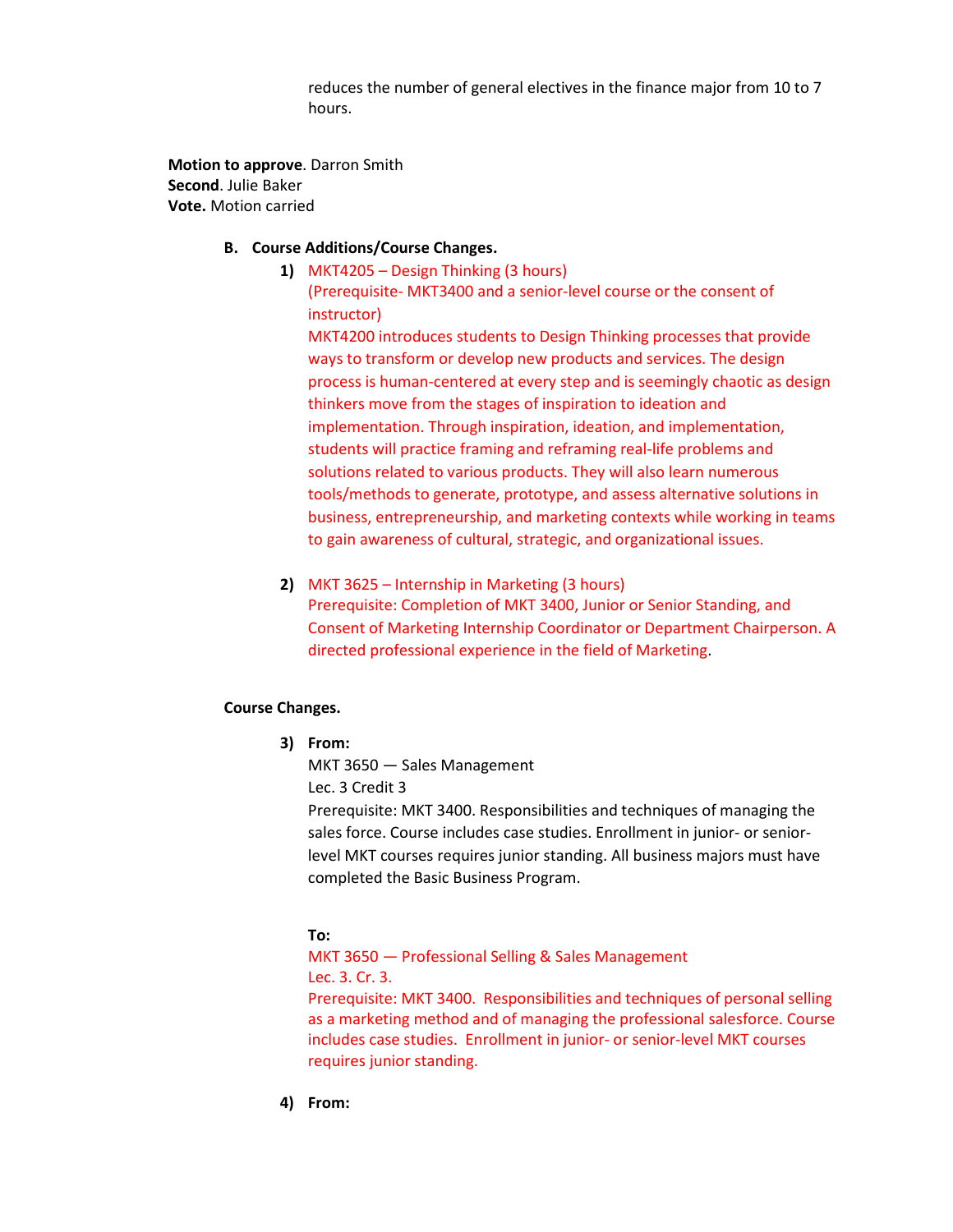# MKT 4530 – Consumer Behavior

Lec. 3. Credit 3.

Prerequisite: MKT 3400 or permission of instructor. This course provides a comprehensive interdisciplinary framework of consumer behavior concepts and processes. It further enables students to apply what is learned to market analysis, product/service design, strategy and control of marketing programs. Enrollment in Junior- and Senior-level FIN courses requires Junior Standing. All business majors must have completed the Basic Business Program.

# **To:**

# MKT 4530 – Consumer Behavior

### Lec. 3. Credit 3.

Prerequisite: MKT 3400. This course provides a comprehensive interdisciplinary framework for the study of consumers and the processes they use to choose, use (consume), and dispose of products and services, including consumers' emotional, mental, and behavioral responses. Enables students to apply what is learned to market analysis, product/service design, marketing strategy, and control of marketing programs. Enrollment in Junior- and Senior-level FIN courses requires Junior Standing.

# **5) From:**

MKT 4730 (5730) – Marketing Strategy

Lec. 3. Credit 3.

Prerequisite: MKT 3400, BMGT 3510, and two marketing courses beyond MKT 3400. The role of the modern marketing manager in making marketing decisions and selecting strategies. Includes case studies. Enrollment in Junior- and Senior-level FIN courses requires Junior Standing. All business majors must have completed the Basic Business Program.

# **To:**

### MKT 4730 (5730) – Marketing Strategy Lec. 3. Credit 3.

Prerequisite: MKT 3400, BMGT 3510, MKT 4530 and senior standing. The role of the marketing manager in developing and implementing strategic and tactical marketing plans. Includes case studies and involves integrating knowledge of customers, competitors, the marketing mix, marketing research, and marketing analytics. Emphasizes an interdisciplinary approach to marketing decision-making incorporative of finance, management principles, and statistics. Enrollment in Junior- and Senior-level FIN courses requires Junior Standing.

**Motion to approve**. Darron Smith **Second**. Julie Baker **Vote.** Motion carried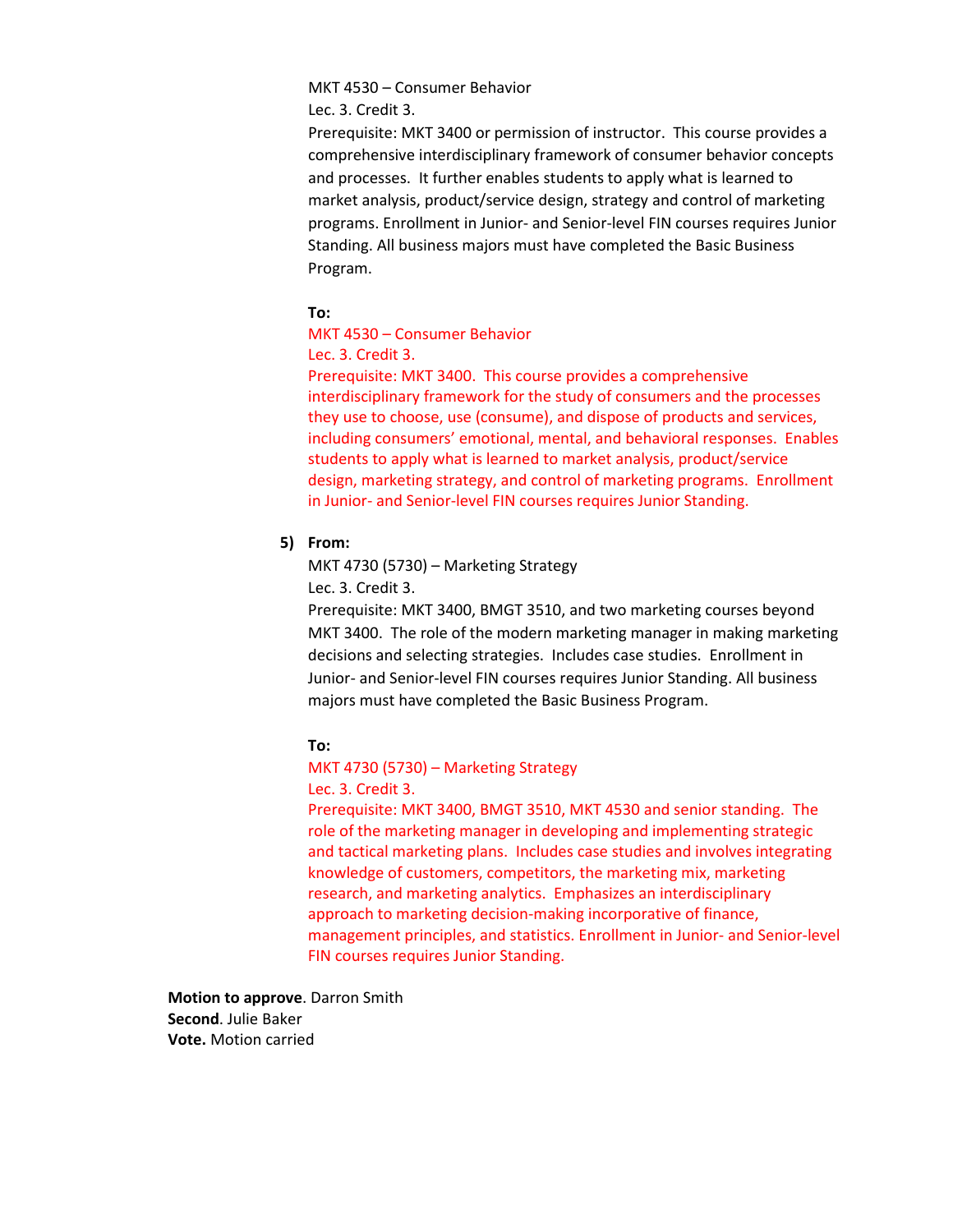### **C. Change in Major Requirements.**

### **1) From:**

The marketing major currently requires 15 credit hours of marketing electives. MKT 4530 - Consumer Behavior is a marketing elective and serves to help fulfill the 15-hour marketing elective requirement.

### **To:**

MKT 4530 – Consumer Behavior will become a required course for marketing majors and the required number of marketing electives for marketing majors will be reduced from 15 hours to 12 hours.

**Motion to approve**. Darron Smith **Second**. Julie Baker **Vote.** Motion carried

### **D. Course Additions/Course Changes.**

**1)** ECON 4650 (5650) – Econometrics II Lec. 3. Credit 3. Pre-requisite: ECON 4640 or consent of instructor. Causal inference in economics. Topics include potential outcomes, randomized experiments, matching models, instrumental variables, difference-in-differences, regression discontinuity, and other panel data techniques.

# **Course Changes.**

**2) From:**

ECON 4640 (5640) - Econometrics Lec. 3 Credit 3 Prerequisite: ECON 2010, ECON 2020, ECON 3610, and one of the following: ECON 3320, ECON 3810, or ECON 3820. An advanced treatment of statistical models applied to economics, including the general linear model, heteroscedasticity, autocorrelation, multi-collinearity, simultaneous equations, and other violations of OLS assumptions. Enrollment in Junioror Senior-level ECON courses requires Junior Standing. All business majors must have completed the Basic Business program.

# **To:**

ECON 4640 (5640) - Econometrics I Lec. 3 Credit 3 Prerequisite: ECON 2010, ECON 2020, ECON 3610, and one of the following: ECON 3320, ECON 3810, or ECON 3820. An advanced treatment of statistical models applied to economics, including the general linear model, heteroscedasticity, autocorrelation, multi-collinearity, simultaneous equations, and other violations of OLS assumptions. Enrollment in Junioror Senior-level ECON courses requires junior standing.

**Motion to approve**. Darron Smith **Second**. Julie Baker **Vote.** Motion carried

**E. Curriculum Changes.** 

**1)** The department request that ECON 3630 (Business Statistics II) be